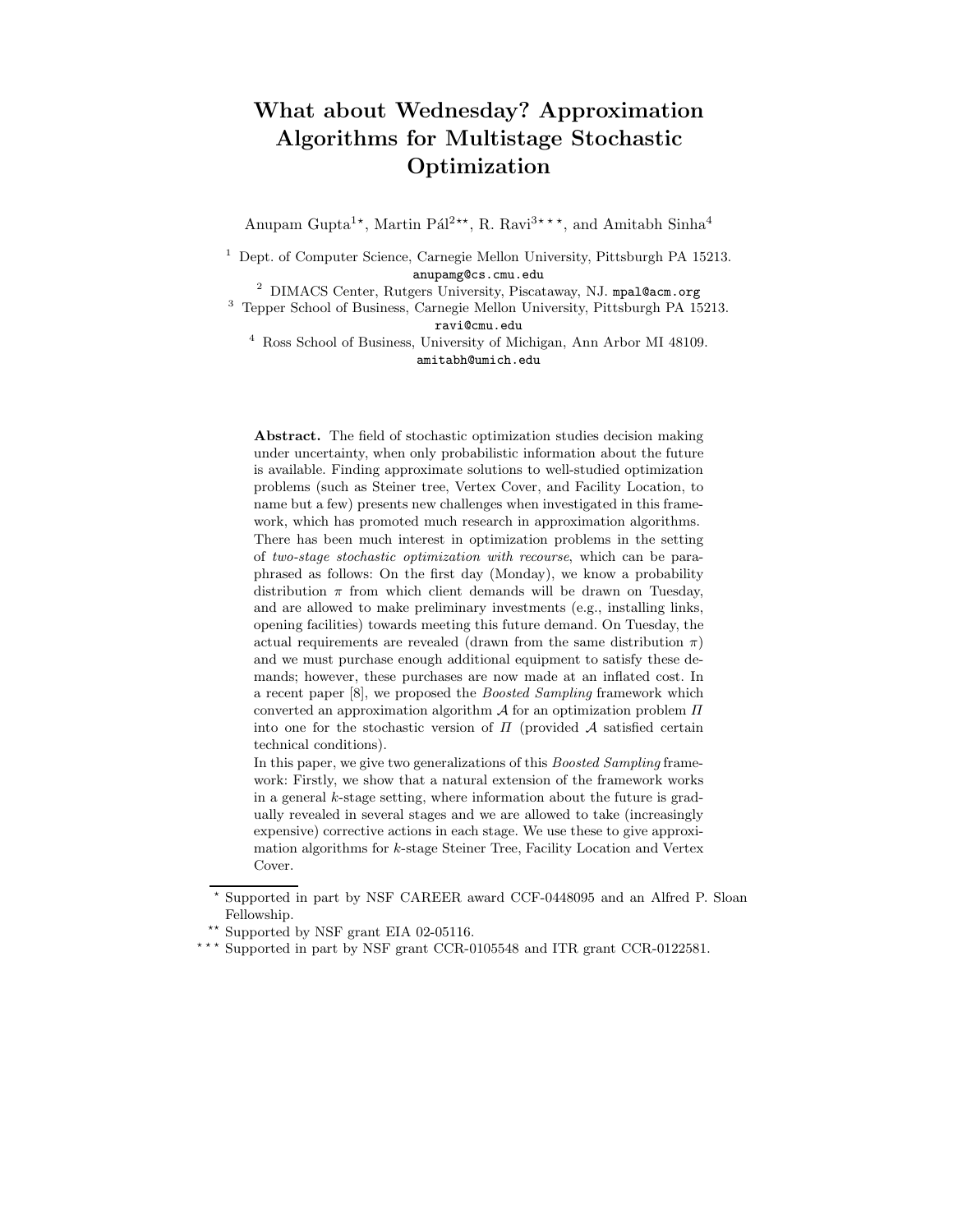Furthermore, the *Boosted Sampling* framework of [8] requires the *inflation parameter* specifying the increase in cost of future actions be independent of the distribution  $\pi$ . In this paper, we show how to extend the framework to the case where this inflation parameter is arbitrarily correlated with the client set S.

# 1 Introduction

Many problems in planning involve making decisions under uncertainity that unravels in several stages. Demand for new services such as cable television and broadband Internet access originate over time, leading to interesting questions in the general area of installing infrastructure to support demand that evolves over time. For instance, a communications company may want to solve the problem of constructing a network to serve demands as they arise but also keep potential future growth in hot-spots in mind while making investments in costly optic fiber cables. While traditional ways to solve such problems involve casting them as network loading and network expansion problems in each stage and solving for them sequentially, advances in forecasting methods have made a more integrated approach feasible: with the availability of forecasts about how future demands evolve, it is now preferable to use the framework of multistage stochastic optimization with recourse to model such problems.

Before we talk about the multistage optimization, let us describe the basic ideas via the example of the two-stage stochastic Steiner tree problem: Given a metric space with a root node, the Steiner tree problem is to find a minimum length tree that connects the root to a set of specified terminals S. In the two-stage stochastic version considered recently by several authors [8, 11, 20, 9], information about the set of terminals  $S$  is revealed only in the second stage while the probability distribution  $\pi$  from which this set is drawn known in the first stage (either explicitly [11, 20, 9], or as a black box from which one can sample efficiently  $[8]$ ). One can now purchase some edges  $F_1$  in the first stage—and once the set of terminals  $S \subseteq V$  is revealed, one can buy some more edges  $F_2(S)$ so that  $F_1 \cup F_2(S)$  contains a rooted tree spanning S. The goal is to minimize the cost of  $F_1$  plus the expected cost of the edges  $F_2$ . Note however that the edges purchased in the second stage  $F_2$  are costlier by a factor of  $\sigma > 1$ ; it is this that motivates the purchase of some anticipatory edges  $F_1$  in an optimal solution. This is precisely the model that has been studied in the papers [8, 11,  $20, 9$ . In this paper, we will consider the following k-stage problem, and will give a 2k-approximation for this problem. (Details of results for other problems appear in Section 1.1.)

The k-stage Problem. In the k-stage problem, we are allowed to buy a set of edges in each stage to augment our current solution in reaction to the updated information received in that stage in the form of a signal; however, the cost of buying any edge increases with each stage. Let us use  $\sigma_i$  to denote the inflation factor of stage  $i$ ; i.e., how much more expensive each edge is in comparison to stage  $i-1$ . Assume  $\sigma_1 = 1$ ; hence purchasing an edge  $e$  in stage  $i$  costs  $c_e \prod_{j=1}^{i} \sigma_i$ .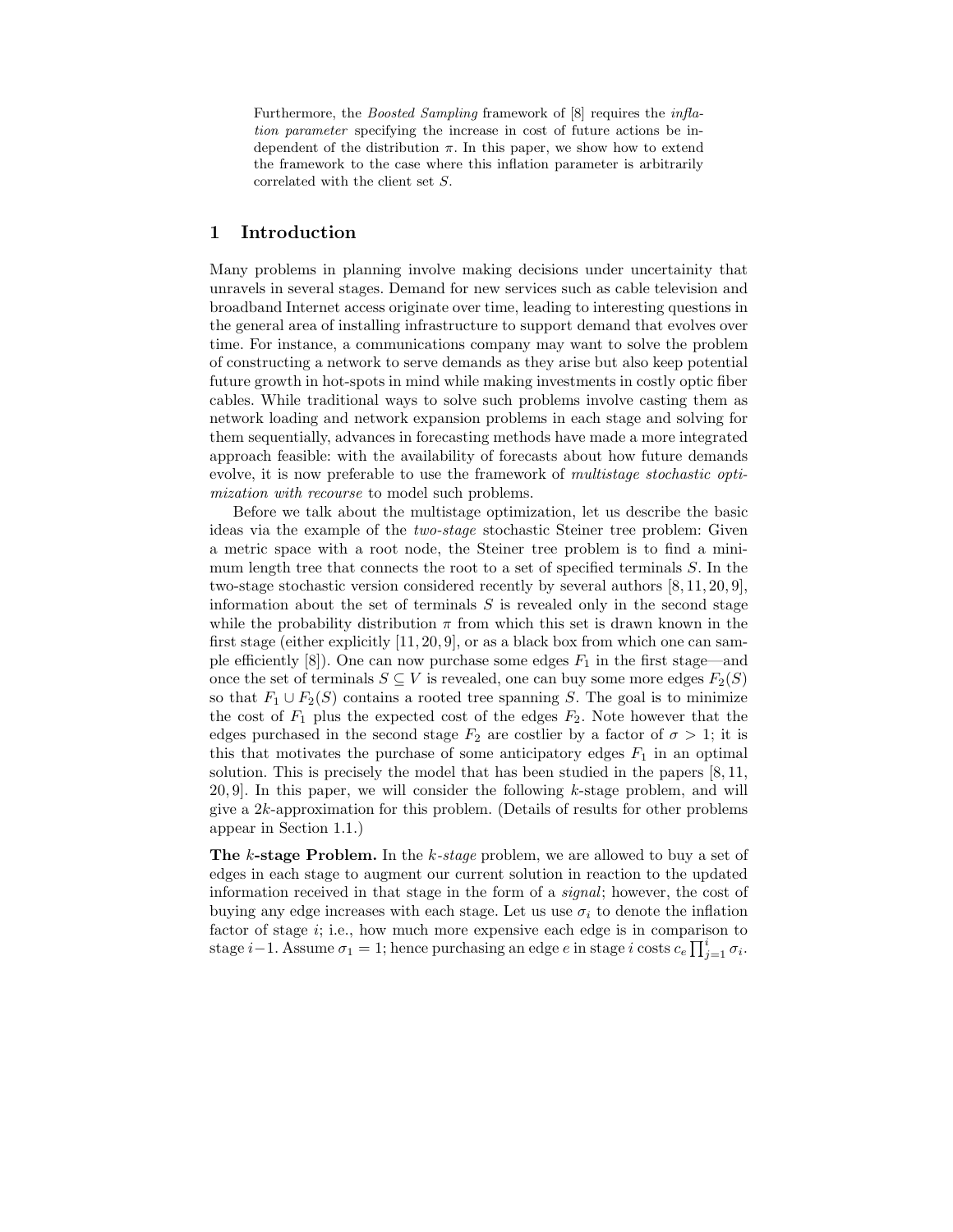We work with the assumption that costs are non-decreasing, which corresponds to  $\sigma_i \geq 1$ .

- At the beginning of the *i*-th stage (where  $1 \leq i \leq k-1$ ), we receive a *signal*  $s_i$  that represents the information gained about future terminals that will arise. After this observation  $s_i$ , we know that future signals, as well as the set S of eventual terminals, will come from a revised distribution conditioned on seeing this signal. After observing the signal  $s_i$ , we can purchase some more edges  $F_i$  at cost  $\prod_{j=1}^i \sigma_j c(F_i)$ .
- Finally, in the  $k$ -th stage we observe the realization of the random variable  $\mathbf{S} = S$  of terminals, and have to buy the final set  $F_k$  so that  $\cup_{i=1}^k F_k$  is a Steiner tree spanning S. Our goal is to minimize the expected cost incurred in all stages together, namely

$$
\mathbf{E}[\sum_{i=1}^{k} (\prod_{j\leq i} \sigma_j) c(F_i)].
$$
 (1)

This multistage framework can be naturally extended to model problems like Vertex Cover and Facility Location as well; we give the formal definitions in Section 2. We then extend the Boosted Sampling framework from [8] to the multistage situation, and use this to give approximation algorithms for Stochastic Steiner Tree, Facility Location, and Vertex Cover.

#### 1.1 Informal Description of Results

In this paper we extend the Boosted Sampling framework for two-stage stochastic optimization problems with recourse. The framework and terminology is defined in Section 2. This framework had been proposed in our earlier paper [8]; given an inflation parameter  $\sigma$ , and a distribution  $\pi$  over second-stage scenarios, the following procedure was used to translate optimization algorithms for deterministic problems to their two-stage stochastic variants:

- 1: *Boosted Sampling:* Sample  $\sigma$  times from the distribution  $\pi$  to get sets of clients  $D_1, \ldots, D_{\sigma}$ .
- 2: *Building First Stage Solution:* Build an  $\alpha$ -approximate solution for the clients  $D =$  $\cup_i D_i.$
- 3: *Building Recourse:* When actual future in the form of a set S of clients appears (with probability  $\pi(S)$ ), augment the solution of Step 2 to a feasible solution for S.

Fig. 1. Algorithm Boost-and-Sample( $\Pi$ )

In [8], we proved that given an  $\alpha$ -approximation algorithm for the deterministic version  $Det(\Pi)$  of any problem  $\Pi$ , boosted sampling would yield an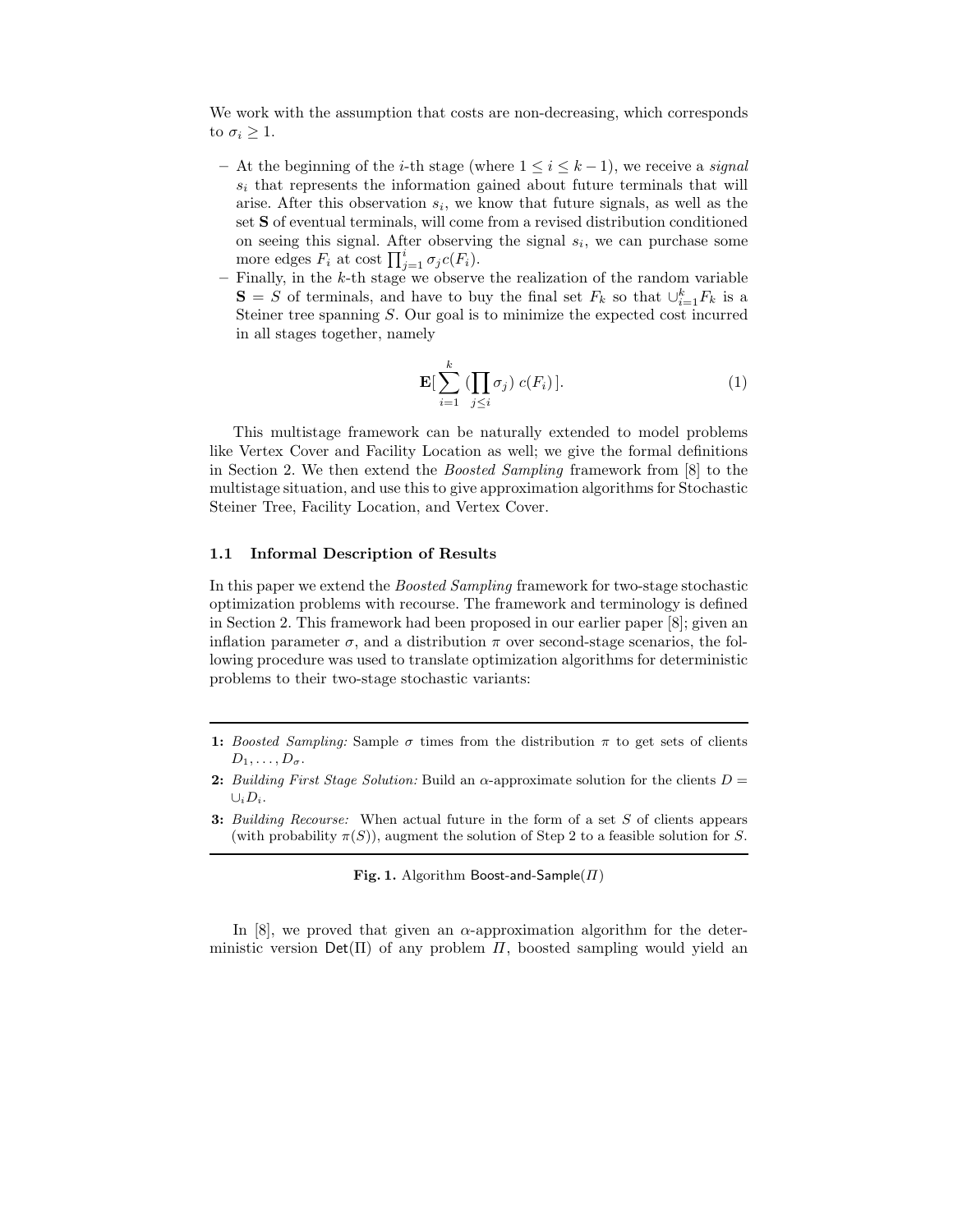approximation algorithm for the two-stage stochastic version  $Stoc(\Pi)$ , as long as the deterministic algorithm satisfied certain technical cost-sharing conditions; moreover, the sampling framework worked even if the probability distribution  $\pi$ over the second-stage client sets was specified using a black-box from which one could draw samples efficiently.

Multistage Results. We first show (in Section 3) how to extend the boosted sampling framework to handle k-stage stochastic variants of problems (for all  $k \geq 2$ , and give the technical conditions under which effective approximations can be obtained. (See Theorems 6 and 7 for the precise statements). As in [8], these technical conditions are phrased in terms of the existence of certain "good" cost-sharing functions related to the approximation algorithms. In particular, we want the cost-shares to satisfy both *strictness* and *cross-monotonicity*; details and definitions appear in Section 2.

In Section 5, we show the existence of these "good" cost-shares for some problems, thus giving us constant-factor approximation algorithms when the number of stages is a constant. In particular, we look at the Steiner tree problem (where we get a 2k-approximation for the k-stage problem), Facility Location (an approximation of  $3 \cdot 2^k$ ), and Vertex Cover (at most  $4^k$ ). A more precise summary of our results for the k-stage versions of these problems is in the last column of Figure 2.

Correlated Inflation. As outlined in Figure 1, boosted sampling assumes a fixed *deterministic* inflation parameter  $\sigma$ . If this inflation parameter  $\sigma$  is random but *independent* of the distribution  $\pi$  over scenarios, one can just use  $\mathbf{E}[\sigma]$  in the place of  $\sigma$ . This independence assumption is somewhat restrictive, as the equipment prices often correlate with demands. Here, using the expected value can lead to very poor approximations.

In Section 4, we give a simple way to extend the Boosted Sampling framework to the case when  $\sigma$  is arbitrarily correlated with the distribution  $\pi$  without losing anything in the appproximation ratios.

#### 1.2 Related Work

There is a huge body of work in the Operations Research community on multistage stochastic optimization with recourse; the study of stochastic optimization [3, 15] dates back to the work of Dantzig [4] and Beale [2] in 1955. Stochastic linear programming was defined in these papers, and have been very widely studied since, with gradient-based and decomposition-based approaches being known for some versions of stochastic linear programming. On the other hand, only moderate progress has been reported for stochastic integer (and mixedinteger) programming in both theoretical and computational domains; see [21, 16] for details.

The study of stochastic versions of NP-hard problems has received some attention lately in the theoretical computer science community, and approximation algorithms for two-stage stochastic programming versions of a variety of com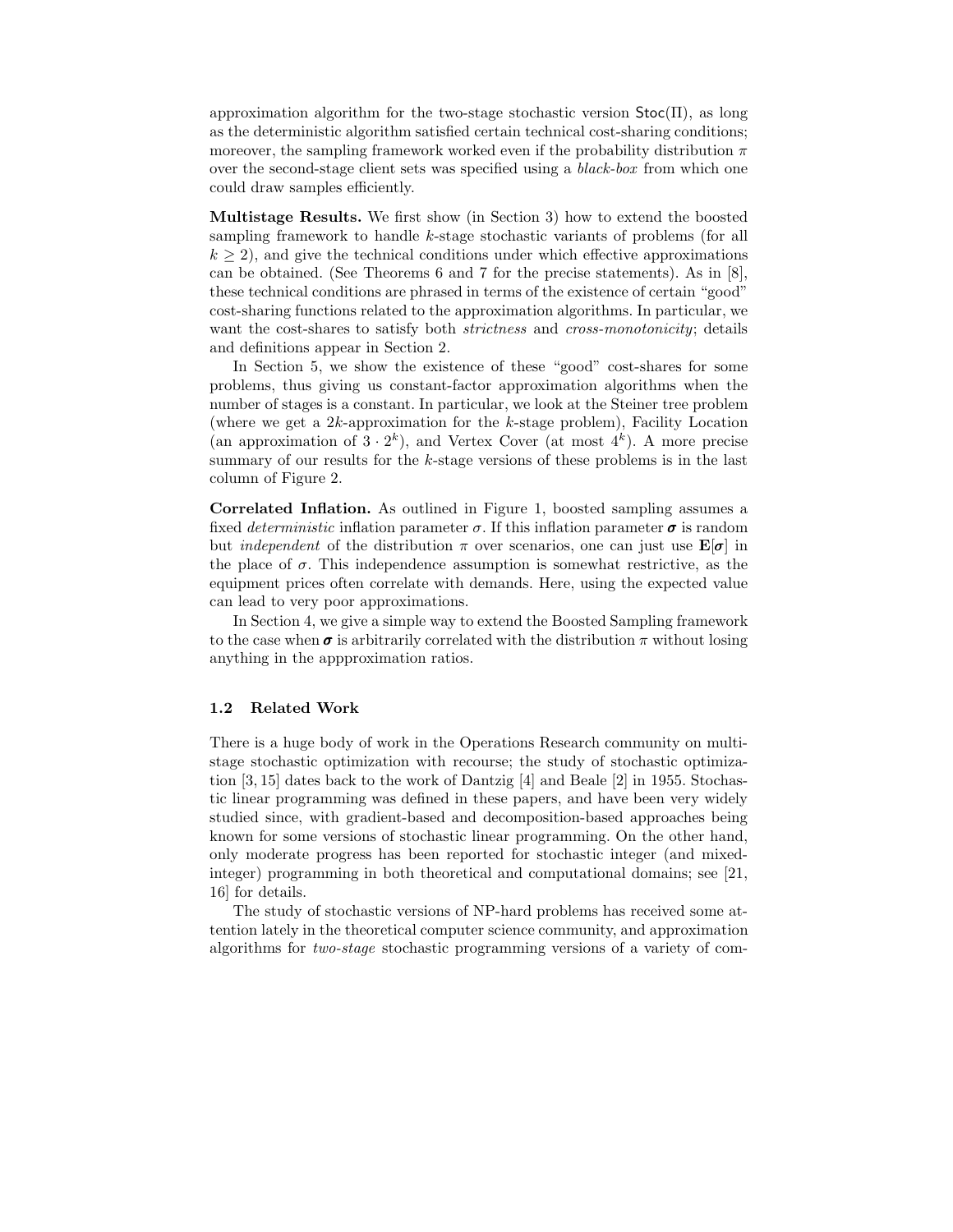binatorial optimization problems have been devised actively in several recent papers [8, 11, 20, 9, 22, 5].

Shmoys and Swamy [23] have recently shown that for a broad class of multistage stochastic linear programs, a  $(1 + \epsilon)$ -approximate solution can be found in polynomial time using a Sampled-Average-Approximation approach. They show that for several problems (including Facility Location, Set Cover and Vertex Cover), the LP solution for each stage can be rounded to an integer solution independently of other stages. In contrast, our technique requires strict cost shares, but does not depend on the existence of a suitable LP relaxation, or the ability to round each stage independently.

Independently of our work, Hayrapetyan et al. [10] have also devised approximation algorithms for the multistage version of the Stochastic Steiner tree problem that we consider, using a reduction to a variant of an information network gathering problem which they address in their paper. They also provide an  $O(k)$ -approximation algorithm for multistage Stochastic Steiner tree (our approximation ratio is  $2k$ ). However, their techniques do not seem to extend to the other covering problems that we address in this paper.

# 2 Basic Model and Notation

Let us define an abstract combinatorial optimization problem  $\Pi$  that we will adapt to a stochastic setting. The optimization problem  $\Pi$  is defined by U, the universe of *clients* (or demands), and the set  $X$  of *elements* we can purchase. For a subset  $F \subseteq X$  of elements, let  $c(F) = \sum_{e \in F} c_e$  denote the cost of F. Given a set S of clients, a solution F that *satisfies* each client  $j \in S$  is labeled *feasible* for S. The definition of satisfaction naturally depends on the problem; e.g., in the (rooted) Steiner tree problem on a graph  $G = (V, E)$ , the universe of clients is the set of possible terminals  $(U = V)$ , the element set X is the set of edges E, and a terminal  $j \in S$  is satisfied by  $F \subseteq X$  if F contains a path from j to the root vertex r. The cost of a set of edges  $F \subseteq X$  is  $c(F) = \sum_{e \in F} c_e$ .

Given a set  $S \subseteq U$  of clients, we let  $\mathsf{Sols}(S) \subseteq 2^X$  be the set of *feasible* solutions for S. Given a client set  $S \subseteq U$ , the *deterministic version*  $Det(\Pi)$  of  $\Pi$ asks us to find a solution  $F \in \mathsf{Sols}(S)$  of minimum cost. We denote by  $\mathsf{OPT}(S)$ the cost of this minimum cost solution.

**Definition 1.** A problem  $\Pi$  is sub-additive if for any  $S$  and  $S'$  being two sets of clients with solutions  $F \in \mathsf{Sols}(S)$  and  $F' \in \mathsf{Sols}(S')$ , we have that (i)  $S \cup S'$ is a legal set of clients for  $\Pi$ , and (ii)  $F \cup F' \in \mathsf{Sols}(S \cup S')$ .

As in previous papers which give approximation algorithms for two-stage stochastic optimization problems  $[8, 11, 20]$ , we restrict our attention to sub-additive problems. (Note that the sub-additivity in the rooted Steiner tree problem is ensured by the presence of the root  $r$ .)

Given any problem  $\Pi$ , we study the variant when the set of clients (or requirements) is not known in advance, but is revealed gradually. We proceed to build the solution in stages; in each stage, we gain a more precise estimate of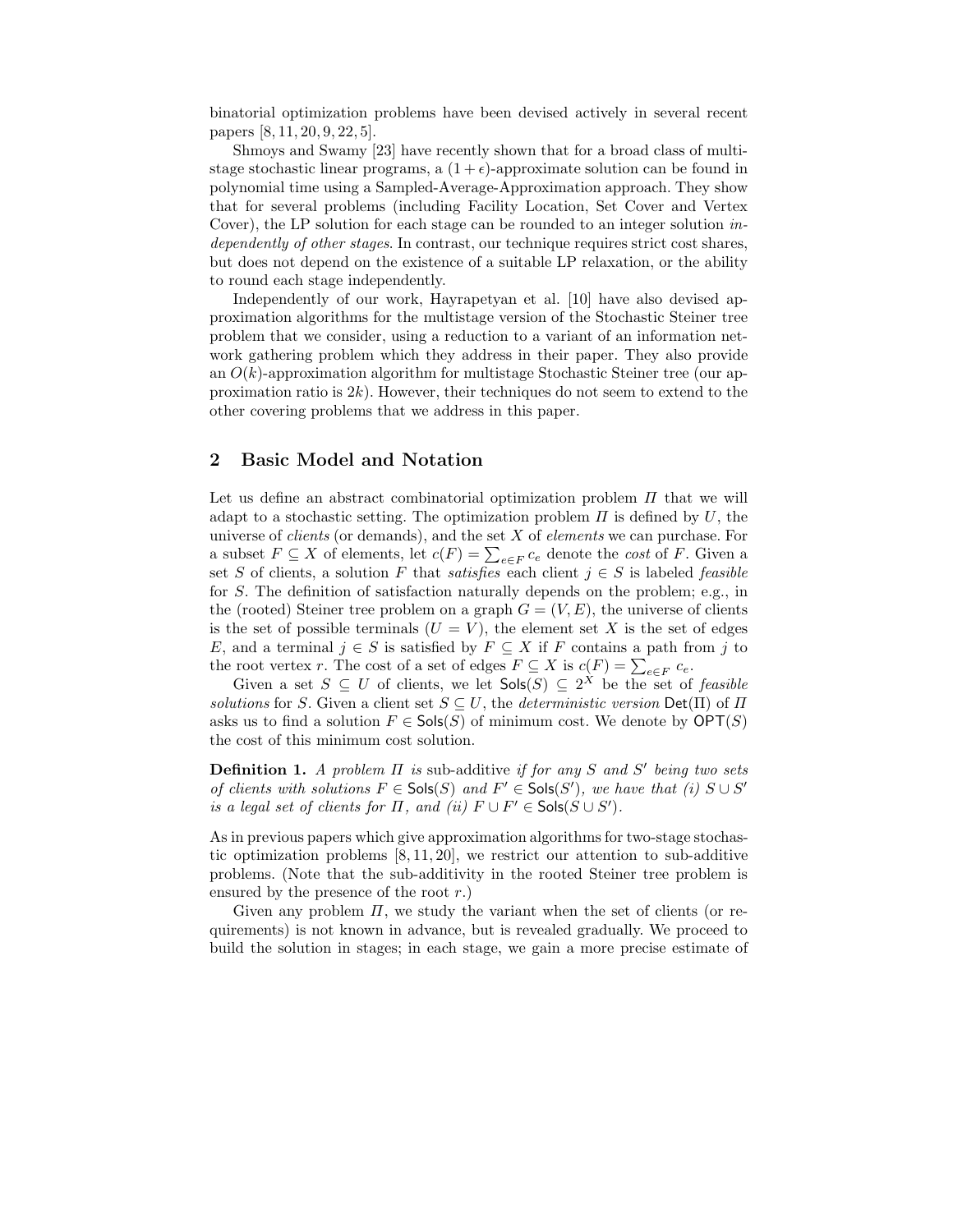the requirements of clients, and then can buy or extend a partial solution (at gradually increasing cost) in response to this updated information. Ultimately, we learn the entire set  $S$  of clients or requirements, and then must complete the existing partial solution to a feasible solution  $F \in \mathsf{Sols}(S)$ .

Multi-stage Stochastic Optimization Problems. We can now define stochastic variants  $\text{Stoc}(\Pi)$  of the problem  $\Pi$ . In this model, we obtain increasingly precise forecasts about user demands over several stages as in the Steiner tree example. In the k-stage problem, we are allowed to buy a set of elements in each stage to augment our current solution in reaction to the updated information received in that stage; however, the cost of buying an element  $e \in X$  is increasing with each stage. Extending the existing terminology, we use  $\sigma_i$  to denote the inflation factor of stage  $i$ ; i.e., how much more expensive each element is in comparison to stage  $i-1$ . For completeness, we define  $\sigma_1 = 1$ . Hence purchasing an element  $e \in X$  in stage i costs  $c_e \prod_{j=1}^i \sigma_i$ . We assume that costs are non-decreasing, which corresponds to  $\sigma_i \geq 1$ .

- At the beginning of the *i*-th stage (where  $1 \leq i \leq k-1$ ), we receive a *signal*  $s_i$  that represents the information gained that we can use to correct our anticipation of the demands. Formally, the signal  $s_i$  is a random variable correlated with **S** and in stage i we observe  $s_i$ , a realization of  $s_i$ . (Note that the signal  $s_1$  is a dummy signal, but we use it to simplify notation.) After this observation  $s_i$ , we know that future signals, as well as the set **S** of demands will come from the conditional distribution  $[\pi | \mathbf{s}_1 = s_1, \mathbf{s}_2 = s_3, \dots, \mathbf{s}_i = s_i].$ After observing the signal  $s_i$ , we can purchase some more elements  $F_i \subseteq X$ at cost  $\prod_{j=1}^i \sigma_j c(F_i)$ .
- $-$  Finally, in the k-th stage we observe the realization of the random variable  $\mathbf{S} = S$ , and have to buy the final set  $F_k$  so that  $\cup_{i=1}^k F_k \in \mathsf{Sols}(S)$ . Again, our goal is to minimize the expected cost incurred in all stages together, that is,

$$
Z = \mathbf{E} \left[ \sum_{i=1}^{k} \left( \prod_{j \leq i} \sigma_j \right) c(F_i) \right].
$$

Note that each of the partial solutions  $F_i = F_i(s_1, s_2, \ldots, s_i)$  may depend on signals up to stage  $i$ , but not on signals observed in the subsequent stages.

#### 2.1 Cost sharing functions

We now define the notion of *cost shares* that we will crucially use to analyze our approximation algorithms. Loosely, a cost-sharing function  $\xi$  divides the cost of a solution  $F \in \mathsf{Sols}(S)$  among the clients in S. Cost-sharing functions have long been used in game-theory (see, e.g., [13, 14, 18, 19, 24]).

Cost-shares with a closer algorithmic connection were recently defined by Gupta et al. [7] to analyze a randomized algorithm for the Rent-or-Buy network design problem. In this paper, we have to redefine *strict* cost-sharing functions slightly: in contrast to previously used definitions, our cost-shares are defined by, and relative to, an approximation algorithm  $A$  for the problem  $\Pi$ .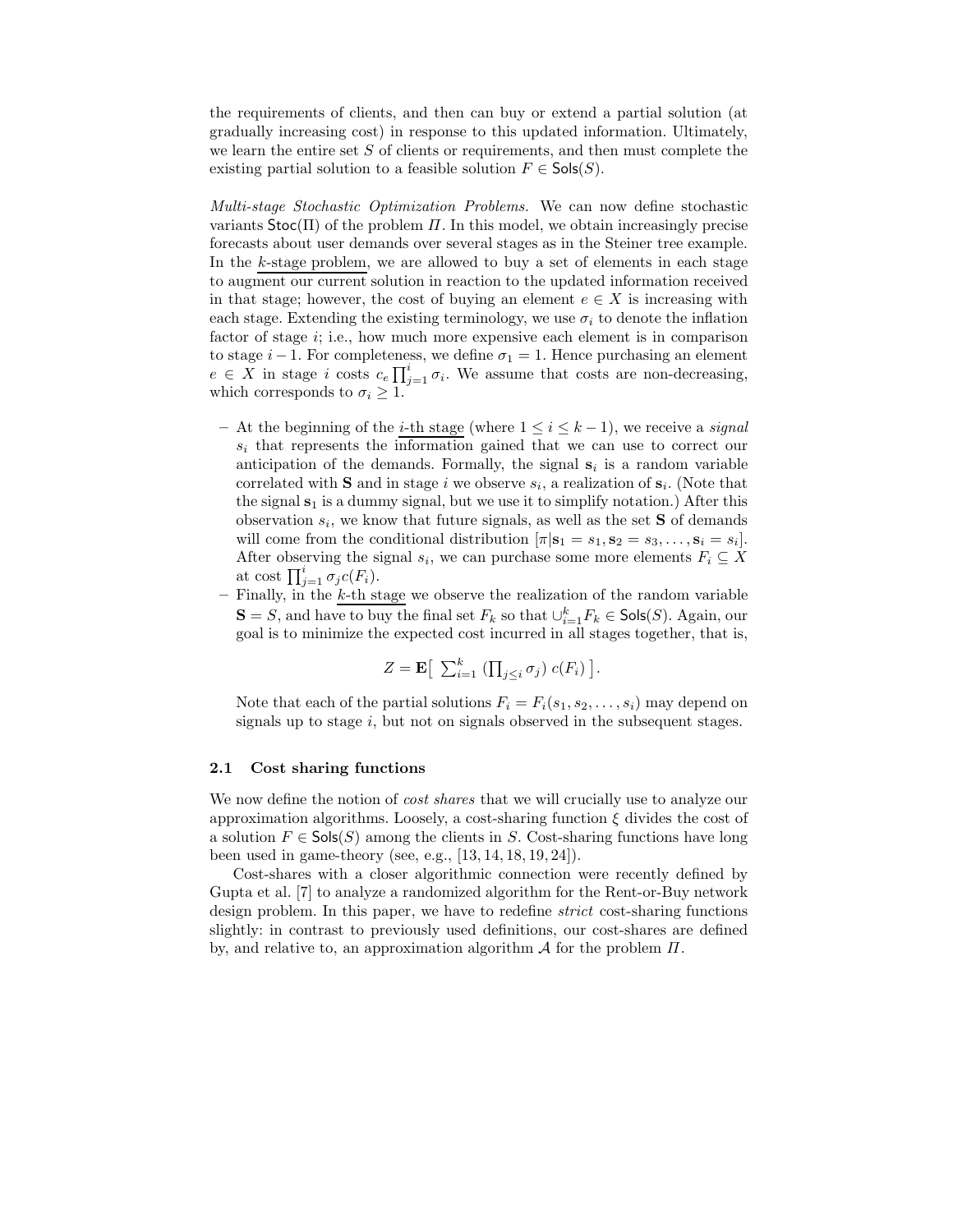**Definition 2 (Cost-shares).** A cost-sharing algorithm A for a problem  $\Pi$ takes an instance  $(X, S)$  of  $\Pi$  and outputs (a) a solution  $F \subseteq X$  with  $F \in$ Sols(S), and (b) a real value  $\xi(X, S, j) \geq 0$  for each client  $j \in S$ . This value  $\xi(X, S, j)$  is called the cost-share of client j, and the function  $\xi(\cdot, \cdot, \cdot)$  computed by  $A$  is the cost sharing function associated with  $A$ .

Cross-monotonicity of cost-sharing functions is a useful property often used in the game-theoretic as well as algorithmic literature:

**Definition 3 (Cross-monotonicity).** A cost-sharing function  $\xi$  is cross-monotone if for every pair of client sets  $S \subseteq T$  and client  $j \in S$ , we have  $\xi(X,T,j) \leq$  $\xi(X, S, j).$ 

We also require all cost-sharing functions to provide a lower bound on the cost of the optimal solution, in order to use the cost-sharing function to provide bounds on the cost of our solution.

**Definition 4 (Competitiveness).** A cost-sharing function  $\xi$  is competitive if for every client set S, it holds that

$$
\sum_{j \in S} \xi(X, S, j) \le \text{OPT}(X, S). \tag{2}
$$

For a subset of clients  $S' \subseteq S$ , let  $\xi(X, S, S')$  denote the sum  $\sum_{j \in S'} \xi(X, S, j)$ ; thus competitiveness is the property that  $\xi(X, S, S) \le \text{OPT}(X, S)$ . In this paper, we will focus solely on competitive  $\xi$ .

Crucial to our proofs is the notion of strictness that relates the cost of extending a solution on  $S$  so as to serve more clients  $T$  to the cost shares of  $T$ . Formally, given a set X of elements and S of clients, let  $F = \mathcal{A}(X, S)$  denote the solution found by algorithm  $\mathcal A$ . We create a new *reduced* instance of the problem  $\Pi$  by zeroing out the cost of all elements in F; this instance is denoted by  $X/F$ .

**Definition 5 (Strictness [8]).** A cost-sharing algorithm A is  $\beta$ -strict if for any sets of clients S, T there exists a solution  $F_T \subseteq X$  constructible in polynomial time such that  $A(X, S) \cup F_T \in \mathsf{Sols}(T)$  and

$$
c(F_T) \le \beta \times \xi(X, S \cup T, T). \tag{3}
$$

A subtly different notion of strictness is c-strictness; here the "c" is supposed to emphasize the enhanced role of the cost-shares.

**Definition 6 (c-strictness of ξ).** Let  $S, T \subseteq U$  be sets of clients, and let X be an instance of  $\Pi$ . The cost-sharing function  $\xi$  given by an algorithm  $A$  is  $\beta$ -c-strict if

$$
\xi(X/\mathcal{A}(X,S),T,T) \le \beta \times \xi(X,S \cup T,T). \tag{4}
$$

In other words, the total cost shares for the set  $T$  of clients in the reduced instance  $X/\mathcal{A}(X, S)$  is at most  $\beta$  times the cost-shares for T if the clients in S were present as well. Note that if  $\xi$  is a competitive cost sharing function, then (3) implies (4), and  $\xi$  is  $\beta$ -c-strict if it is  $\beta$ -strict.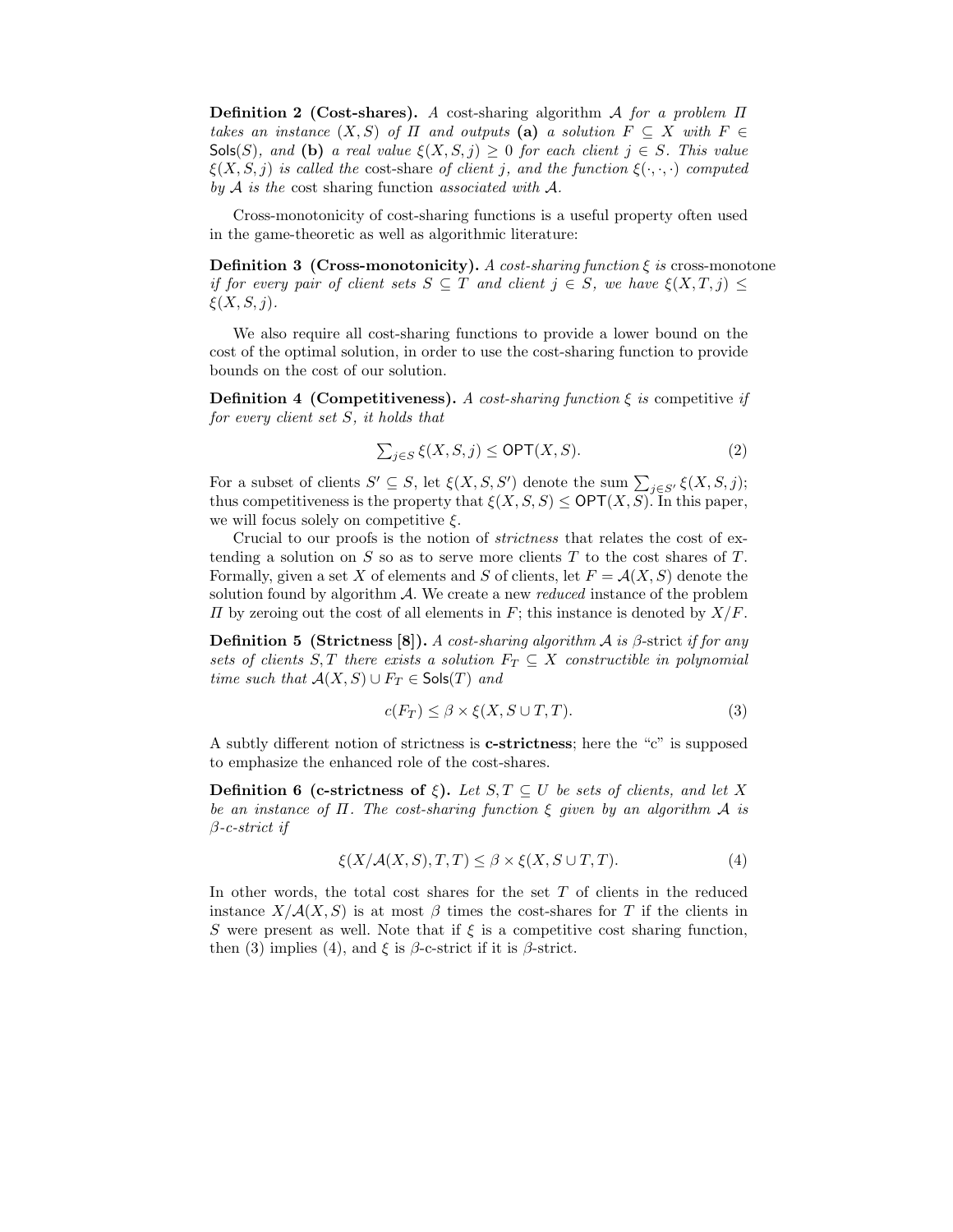Recall that A is an  $\alpha$ -approximation algorithm if  $c(\mathcal{A}(X, S)) \leq \alpha$  OPT $(X, S)$ . In this paper, we will need the following stronger guarantee (which goes handin-hand with c-strictness):

Definition 7 (Approximation w.r.t.  $\xi$ ). An algorithm A (with cost-sharing function  $\xi$ ) is an  $\alpha$ -approximation algorithm with respect to  $\xi$  if

$$
c(\mathcal{A}(X, S)) \le \alpha \xi(X, S, S). \tag{5}
$$

If  $\xi$  is competitive, then  $\xi(X, S, S) \leq c(OPT(S))$ , and thus an  $\alpha$ -approximation algorithm w.r.t.  $\xi$  is also simply an  $\alpha$ -approximation algorithm. Moreover, (5) and (4) together implies that an  $\alpha$ -approximation algorithm w.r.t.  $\beta$ -c-strict  $\xi$ is  $(\alpha\beta)$ -strict in the sense of Definition 5.

#### 2.2 New Results on c-Strictness and Multi-stage Approximations

Having laid down the crucial definitions, we can finally state the main theorems for multi-stage stochastic covering problems.

**Theorem 1.** There is an  $\alpha \cdot \sum_{i=0}^{k-1} \beta^i$ -approximation algorithm for the k-stage stochastic problem  $\text{Stoc}_k(\Pi)$  if the corresponding problem  $\Pi$  has an  $\alpha$ -approximation algorithm A with respect to a  $\beta$ -c-strict cost-sharing function  $\xi$ , and this  $\xi$  is cross-monotone.

A slightly weaker version of the above theorem can be proved without crossmonotone cost-shares: this is useful for problems like Vertex Cover for which good cross-monotone cost-shares do not exist [12].

**Theorem 2.** There is an  $\alpha \cdot \sum_{i=0}^{k-1} \beta_i \beta_2^i$ -approximation algorithm for the kstage stochastic problem  $\text{Stoc}_k(\overline{\Pi})$  if the corresponding problem  $\Pi$  has an  $\alpha$ approximation algorithm A with respect to a  $\beta_1$ -c-strict cost-sharing function  $\xi$ . and A is also  $\beta_2$ -strict with respect to this  $\xi$ .

Finally, since the previous results on strictness in [8] were not given in terms of c-strict cost-sharing functions, we adapt, restate (and in most cases, also improve) the guarantees here. Figure 2 summarizes the results in this paper.

Theorem 3. There is a 2-approximation algorithm for the Minimum Steiner Tree problem w.r.t. a 1-c-strict cost sharing function  $\xi$ . Furthermore, this  $\xi$  is also cross-monotone.

Theorem 4. The Uncapacitated Facility Location problem admits a 3-approximation algorithm w.r.t. a 2-c-strict ξ. This cost-sharing function  $\xi$  is also cross-monotone.

Theorem 5. The Vertex Cover problem has 2-approximation algorithm w.r.t. an associated 2-strict (and hence 2-c-strict) cost-sharing function  $\xi$ .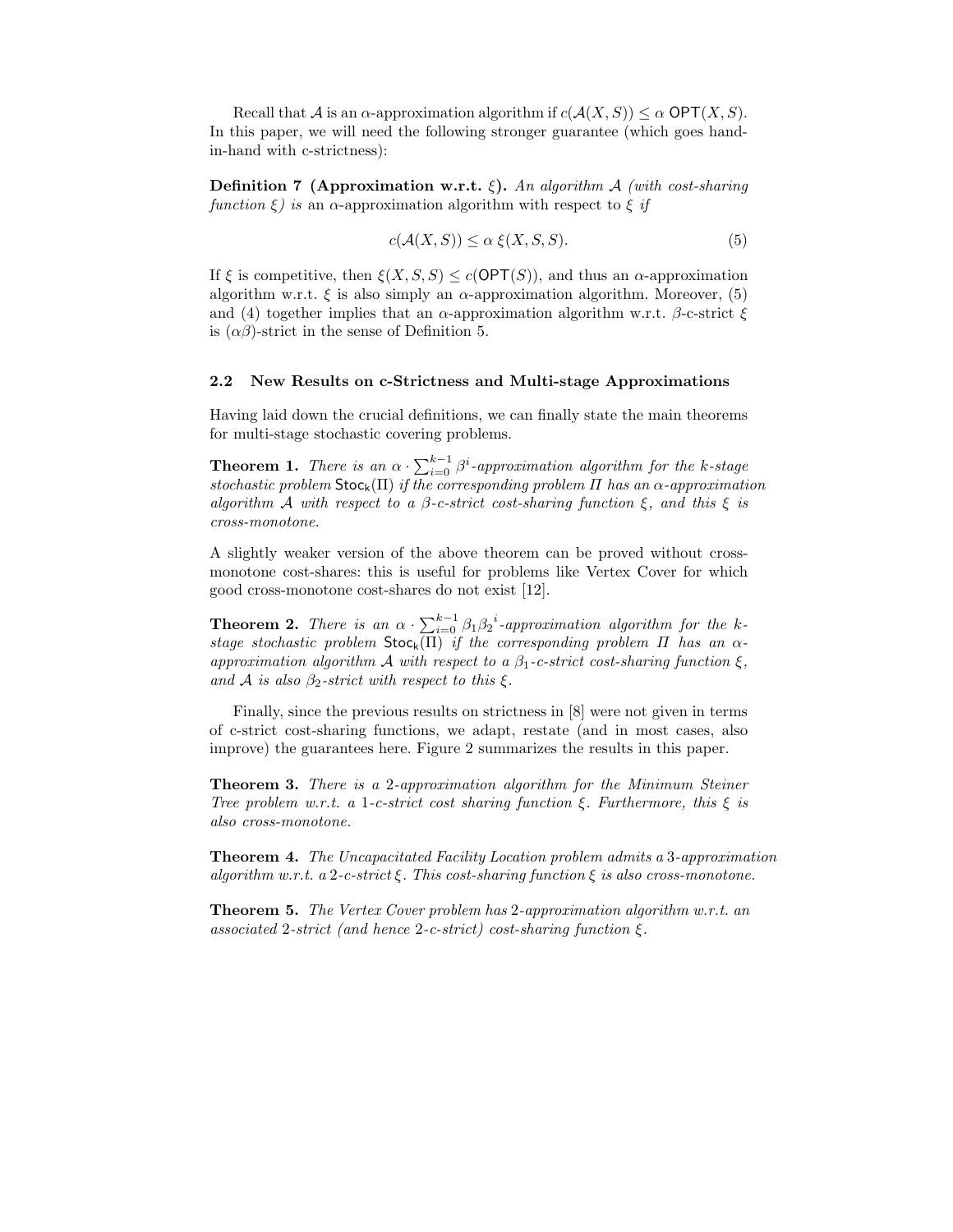| Problem           | Approximation   c-Strictness |               | ls ε | $k$ -Stage                 |
|-------------------|------------------------------|---------------|------|----------------------------|
|                   | ratio $\alpha$ w.r.t. $\xi$  | ot $\epsilon$ |      | X-mono? Stochastic Approx. |
| Steiner Tree      |                              |               | Yes  | 2k                         |
| Facility Location |                              |               | Yes  | $2(\lambda)k$              |
| Vertex Cover      |                              |               | No   |                            |

Fig. 2. A summary of the results in this paper

# 3 Multiple Stage Stochastic Optimization

For ease of exposition, let us state the algorithm assuming that the inflation factors  $\sigma_i$  are deterministically known in advance. With some extra work as in Section 4, randomly varying inflation factors can be handled—the details are deferred to a full version of this paper.

Let us first outline the key idea of the algorithm. In the two-stage Boosted Sampling framework with inflation being  $\sigma$  (see Figure 1), the first stage involved simulating  $\sigma$  independent runs of the second stage and building a solution that satisfied the union of these simulations. We use the same basic idea for the k-stage problem: in each stage i, we simulate  $\sigma_{i+1}$  "copies" of the remaining  $(k - i)$ -stage stochastic process; each such "copy" provides us with a (random) set of clients to satisfy, and we build a solution that satisfies the union of all these clients. The "base case" of this recursive idea is the final stage, where we get a set  $S$  of clients, and just build the required solution for  $S$ .

- 1: *(Base case.)* If  $i = k$ , draw one sample set of clients  $S_k$  from the conditional distribution  $[\pi|s_1,\ldots,s_k]$ . Return the set  $S_k$ .
- 2: *(New samples.)* If  $i < k$ , draw  $\lfloor \sigma_{i+1} \rfloor$  samples of the signal  $s_{i+1}$  from the conditional distribution  $[\pi|s_1,\ldots,s_i]$ . Let  $s^1,\ldots,s^n$  be the sampled signals (where  $n = \lfloor \sigma_{i+1} \rfloor$ ).
- 3: *(Recursive calls.)* For each sample signal  $s^j$ ,  $j = 1, \ldots, n$ , recursively call Recur- $\mathsf{Sample}(I\!, i+1, s_1, \ldots, s_i, s^j)$  to obtain a sample set of clients  $S^j$ . Return the set  $S_i = \cup_{j=1}^n S^j$ .

Fig. 3. Procedure Recur-Sample( $\Pi$ , stage  $i, s_1, \ldots, s_i$ )

Our algorithm, in each stage  $i$  (except the final,  $k$ -th stage), uses a very natural recursive sampling procedure that emulates  $\sigma_{i+1}$  executions of itself on the remaining  $(k - i)$  stages. (This sampler is specified in Figure 3.) Having obtained a collection of sampled sets of clients, it then augments the current partial solution to a feasible solution for these sampled sets. Finally, in the  $k$ -th stage it performs the ultimate augmentation to obtain a feasible solution for the revealed set of demands. The expected number of calls to the black box required in stage *i* will be  $\prod_{j=i+1}^{k} \sigma_j$ .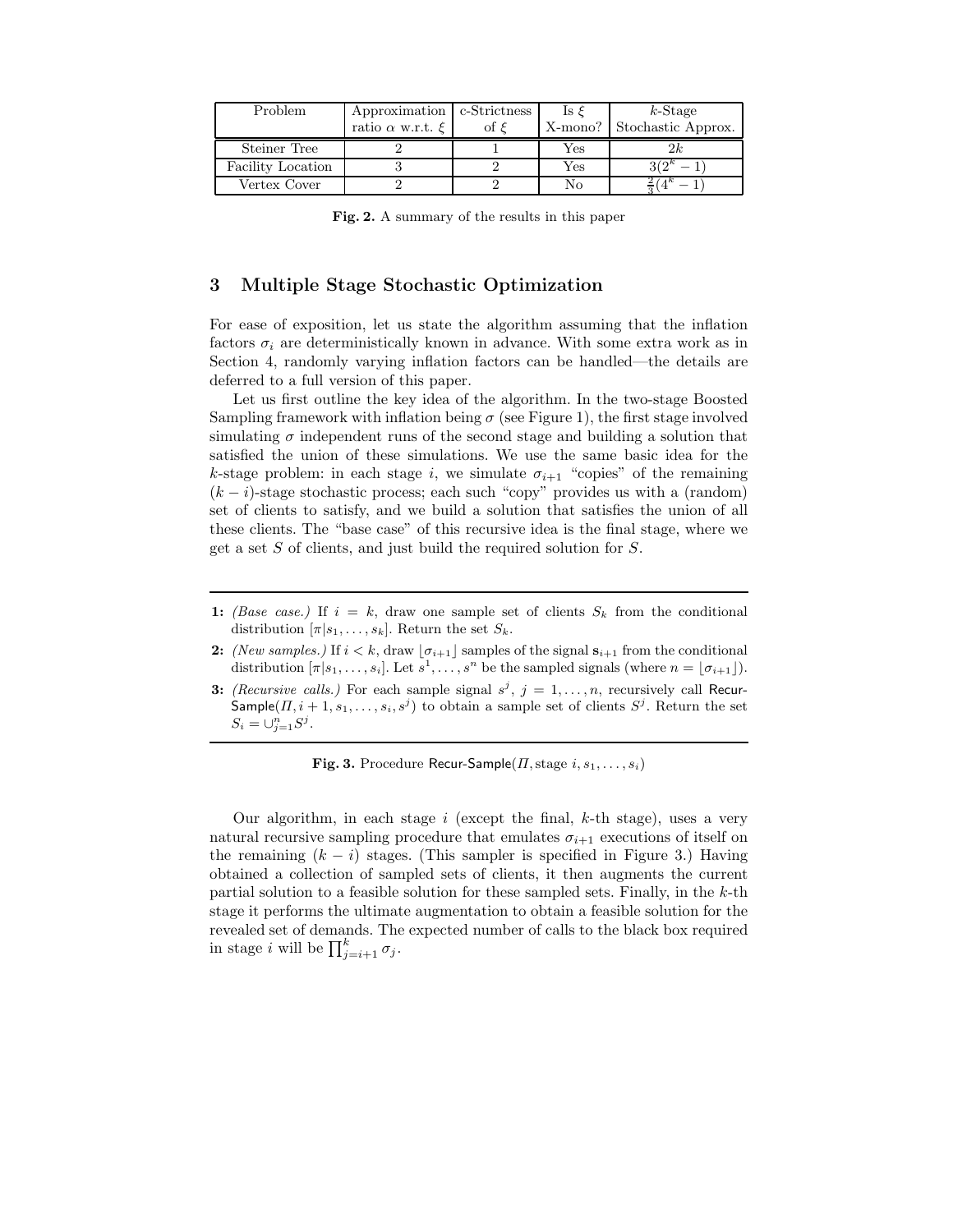The definition of the sampling routine is given in Figure 3, and the procedure Multi-Boost-and-Sample( $\Pi$ , i) to be executed in round i is specified in Figure 4. Note that if we set  $k = 2$ , we get back precisely the Boosted Sampling framework from our previous paper [8].

- 1: *(External signal.)* If the current stage  $i < k$ , observe the signal  $s_i$ . If this is the final stage  $i = k$ , observe the required set of clients S instead.
- 2: *(Sample.)* If  $i = k$ , let  $D_k := S$ . Else  $i < k$ , and then use procedure Recur-Sample( $\Pi$ ,  $i$ ,  $s_1$ , ...,  $s_i$ ) to obtain a sample set of clients  $D_i$ .
- 3: *(Augment solution.)* Let  $B_i = \bigcup_{j=1}^{i-1} F_j$  be the elements that were bought in earlier rounds. Set the costs of elements  $e \in B_i$  to zero. Using algorithm A, find a set of elements  $F_i \subseteq X \setminus B_i$  to buy so that  $(F_i \cup B_i) \in \mathsf{Sols}(D_i)$ .

Fig. 4. Algorithm Multi-Boost-and-Sample( $\Pi, i$ )

#### 3.1 The Analysis

We will now show that this extended framework can be used to translate an approximation algorithm A for the deterministic version  $Det(\Pi)$  of a problem  $\Pi$ to its k-stage stochastic version  $\text{Stoc}_k(\Pi)$ . The quality of this translation depends on the approximation guarantee of  $A$  with respect to some c-strict cost-sharing function. The main result of this section is the following:

**Theorem 6.** Given a problem  $\Pi$ , if  $\mathcal A$  is an  $\alpha$ -approximation algorithm w.r.t. a  $\beta$ -c-strict cost-sharing function  $\xi$ , and if  $\xi$  is cross-monotone, then Multi-Boostand-Sample $(\varPi)$  is an  $\alpha\sum_{i=0}^{k-1}\beta^i$ -approximation algorithm for the k-stage stochastic problem  $\text{Stoc}_k(\Pi)$ .

Remark 1. We would like to note that the additional assumption of cross-monotonicity in Theorem 6 is not completely satisfactory. As we show in Theorem 7 in Section 3.2, this assumption can be removed at the expense of somewhat worse approximation ratio. This is useful for problems like Vertex Cover, for which a cross-monotone cost sharing function with good guarantees is not available [12].

Before we prove Theorem 6, we set the stage for the proof by providing a brief overview of the proof technique, and proving a couple of lemmas which provide useful bounds. A na¨ıve attempt to prove this result along the lines of our previous paper[8] does not succced, since we have to move between the costshares and the cost of the solutions  $F_i$ , which causes us to lose factors of  $\approx \alpha$  at each step. Instead, we bound all costs incurred in terms of the  $\xi$ 's: we first argue that the expected sum of cost-shares paid in the first stage is no more than the optimum total expected cost  $Z^*$ , and then bound the sum of cost-shares in each consecutive stage in terms of the expected cost shares from the previous stage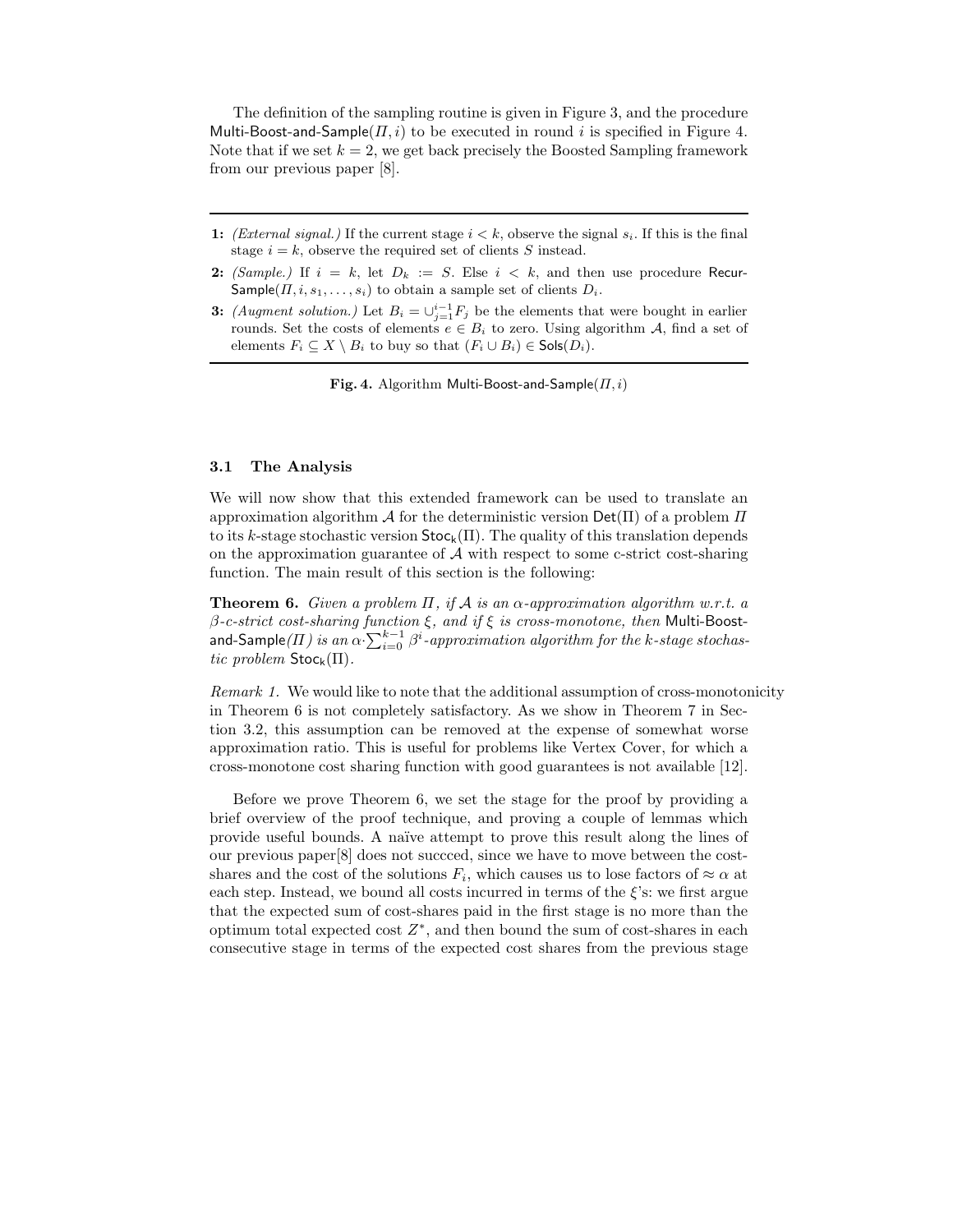(with a loss of a factor of  $\beta$  at each stage). Finally, we bound the actual cost of the partial solution constructed at stage i by  $\alpha$  times the expected cost shares for that stage, which gives us the geometric sum claimed in the theorem.

Let  $F^*$  be an optimal solution to the given instance of  $\text{Stoc}_k(\Pi)$ . We denote by  $F_i^*$  the partial solution built in stage *i*; recall that  $F_i^* = F_i^*(s_1, s_2, \ldots, s_i)$ is a function of the set of all possible  $i$ -tuples of signals that could be observed before stage i. The expected cost of this solution can be expressed as

$$
Z^* = \sigma_1 \mathbf{E}[c(F_1^*(s_1))] + \sigma_1 \sigma_2 \mathbf{E}[c(F_2^*(s_1, s_2))] + \cdots + \sigma_1 \ldots \sigma_n \mathbf{E}[c(F_k^*(s_1, s_2, \ldots, s_k))].
$$

**Lemma 1.** The expected cost share  $\mathbf{E}[\xi(X, D_1, D_1)]$  is at most the total optimum cost  $Z^*$ .

*Proof.* Consider  $D_1$ , the sample set of clients returned by Recur-Sample( $\Pi$ , 1,  $s_1$ ). We claim there is a solution  $\widehat{F}(D_1)$ , such that  $\mathbf{E}[c(\widehat{F}(D_1))] \leq Z^*$  (the expectation is over the execution of the procedure Recur-Sample). To construct the solution  $\widehat{F}(D_1)$ , we consider the tree of recursive calls of the procedure Recur-Sample. For each recursive call Recur-Sample( $\Pi$ ,  $i$ ,  $s_1$ , . . . ,  $s_i$ ), we add the set of elements  $F_i^*(s_1,\ldots,s_i)$  to  $\widehat{F}(D_1)$ . It is relatively straightforward to establish that (1)  $\widehat{F}(D_1)$  is a feasible solution for the set  $D_1$  and (2) the expected cost

$$
\mathbf{E}[c(\widehat{F}(D_1))] \le \mathbf{E}\left[\sum_{i=1}^k \left(\prod_{j\le i} \sigma_j\right) c(F_i^*)\right] = Z^*.
$$
 (6)

Since the expected cost of a feasible solution for  $D_1$  is bounded above by  $Z^*$ , the competitiveness of  $\xi$  implies that this bound must hold for the sum of cost shares as well.

**Lemma 2.** Let  $\hat{F} = F_1 \cup \cdots \cup F_{i-1}$  be the solution constructed in a particular execution of the first  $i - 1$  stages, and let  $s_i$  be the signal observed in stage i. Let  $D_i$  and  $D_{i+1}$  be the random variables denoting the samples returned by the procedure Recur-Sample in Stages i and  $i+1$ , and let  $F_i$  be the (random) solution constructed by A for the set of clients  $D_i$ . Then,

$$
\mathbf{E}[\xi(X/(\widehat{F}\cup F_i), D_{i+1}, D_{i+1})] \leq \frac{\beta}{\sigma_{i+1}} \cdot \mathbf{E}[\xi(X/\widehat{F}, D_i, D_i)].\tag{7}
$$

*Proof.* Recall that the sampling procedure Recur-Sample( $\Pi$ ,  $i$ ,  $s_1$ , ...,  $s_i$ ) gets  $n = \lfloor \sigma_{i+1} \rfloor$  independent samples  $s^1, s^2, \ldots, s^n$  of the signal  $s_{i+1}$  from the distribution  $\pi$  conditioned on  $s_1, \ldots, s_i$ , and then for each sampled signal calls itself recursively to obtain the *n* sets  $S^1, \ldots, S^n$ . Note that the set  $D_i = \bigcup_{j=1}^n S^j$  is simply the union of these n sets. On the other hand, the set  $D_{i+1}$  is obtained by observing the signal  $s_{i+1}$  (which is assumed to come from the same distribution  $[\pi|s_1,\ldots,s_i]$ , and then calling Recur-Sample with the observed value of  $s_{i+1}$ .

We now consider an alternate, probabilistically equivalent view of this process. First take  $n+1$  samples  $s^1, \ldots, s^{n+1}$  of the signal  $s_{i+1}$  from the distribution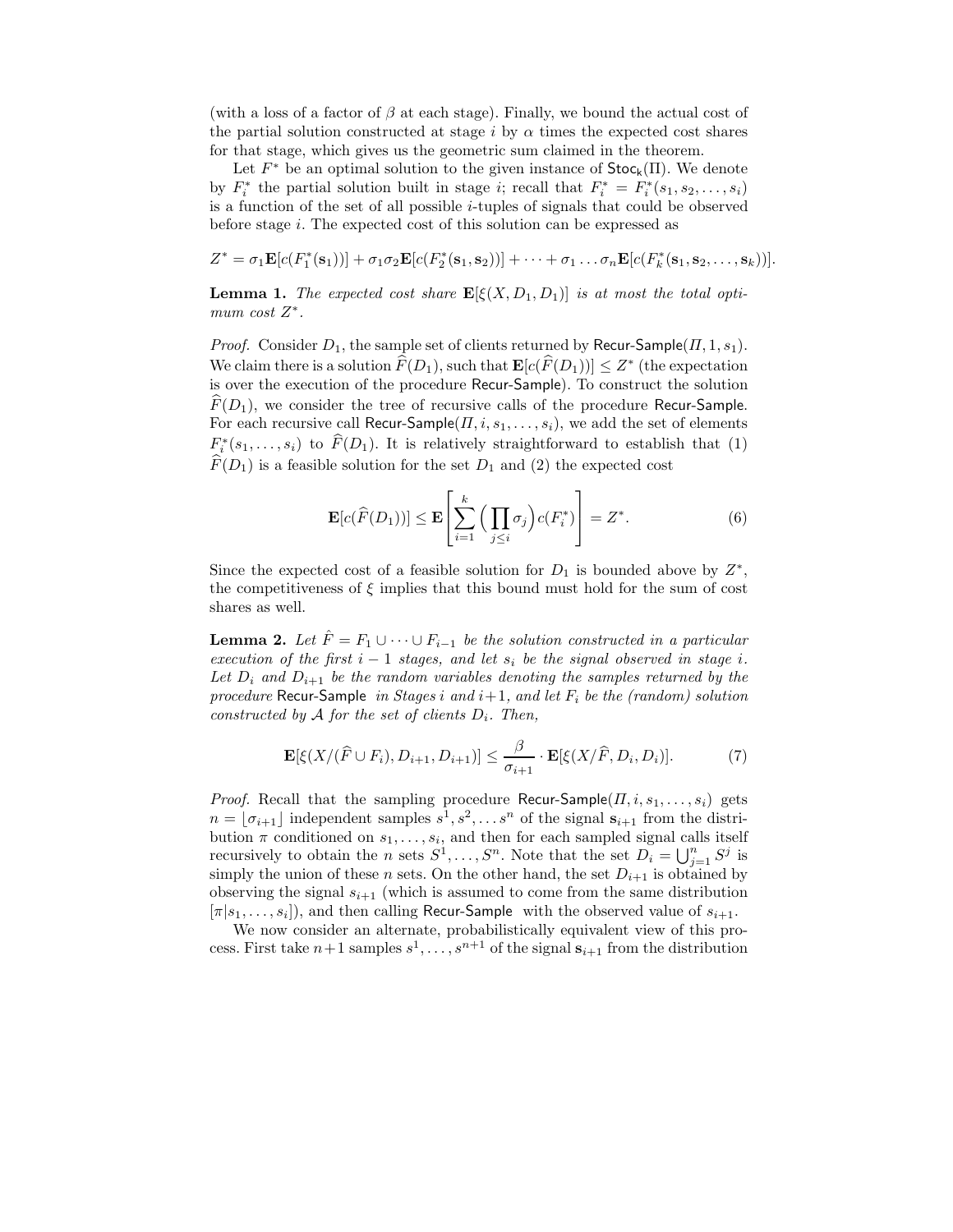$[\pi|s_1,\ldots,s_i]$ . Call the procedure  $\text{SAMPLE}(\pi, i+1, s_1, \ldots, s_i, s^j)$  for each  $s^j$  to obtain sets  $S^1, \ldots, S^{n+1}$ . Pick an index j uniformly at random from the set of integers  $1, \ldots, n+1$ . Let  $D_{i+1} = S^j$ , and let  $D_i$  be the union of the remaining n sets. This process of randomly constructing the pair of sets  $(D_i, D_{i+1})$  is clearly equivalent to the original process. Note that  $D_i \cup D_{i+1} = \bigcup_{l=1}^{n+1} S^l$ .

To simplify notation, let us denote  $X/\widehat{F}$  by  $\widehat{X}$ . By the definition of  $\beta$ -cstrictness, we first get

$$
\xi(\widehat{X}/F_i, D_{i+1}, D_{i+1}) \leq \beta \cdot \xi(\widehat{X}, D_i \cup D_{i+1}, D_{i+1}),
$$
\n(8)

By the relation that  $D_{i+1}$  is equivalent to  $S^j$  sampled uniformly from  $n+1$  alternates in the equivalent process above and that  $D_i$  is the union of the remaining n sets, we have

$$
\mathbf{E}[\xi(\widehat{X}, D_i \cup D_{i+1}, S^j)] \le \mathbf{E}\bigg[\frac{1}{n} \times \xi(\widehat{X}, D_i \cup D_{i+1}, D_i)\bigg].\tag{9}
$$

Now we use cross-monotonicity of the cost shares (which says that the cost shares of  $D_i$  should not increase when the elements of  $D_{i+1} \setminus D_i$  join the fray), and finally get

$$
\mathbf{E}\Big[\xi(\widehat{X}, D_i \cup D_{i+1}, D_i)\Big] \le \mathbf{E}\Big[\xi(\widehat{X}, D_i, D_i)\Big].\tag{10}
$$

Chaining the above inequalities (8–10) proves the lemma.

*Proof.* (of Theorem  $\theta$ ) Recall that the expected cost of the solution given by Algorithm Multi-Boost-and-Sample( $\Pi$ ) is:

$$
E[Z] = E\Big[\sum_{i=1}^{k} \Big(\prod_{j=1}^{i} \sigma_j\Big) c(F_i)\Big]
$$

Using cross-monotonicity and the fact that  $A$  is an  $\alpha$ -c-approximation algorithm with respect to the  $\beta$ -c-strict cost-shares  $\xi$ , we have:

$$
E[Z] \leq \alpha E\Big[\sum_{i=1}^k \big(\prod_{j=1}^i \sigma_j\big) \xi(X/B_i, F_i, F_i)\Big]
$$

Using Lemma 2 inductively on  $\xi(X/B_i, F_i, F_i)$ , we find that  $\xi(X/B_i, F_i, F_i) \leq$  $\beta^i$  $\frac{\beta}{\prod_{j=1}^i \sigma_j} \xi(X, D_1, D_1)$ . Using this inequality in the bound for  $E[Z]$  above:

$$
E[Z] \leq \alpha E \Big[ \sum_{i=1}^{k} \beta^{i} \xi(X, D_1, D_1) \Big]
$$

Lemma 1 bounds  $\xi(X, D_1, D_1)$  from above by  $Z^*$ . Using this bound in the inequality above completes the proof of Theorem 6.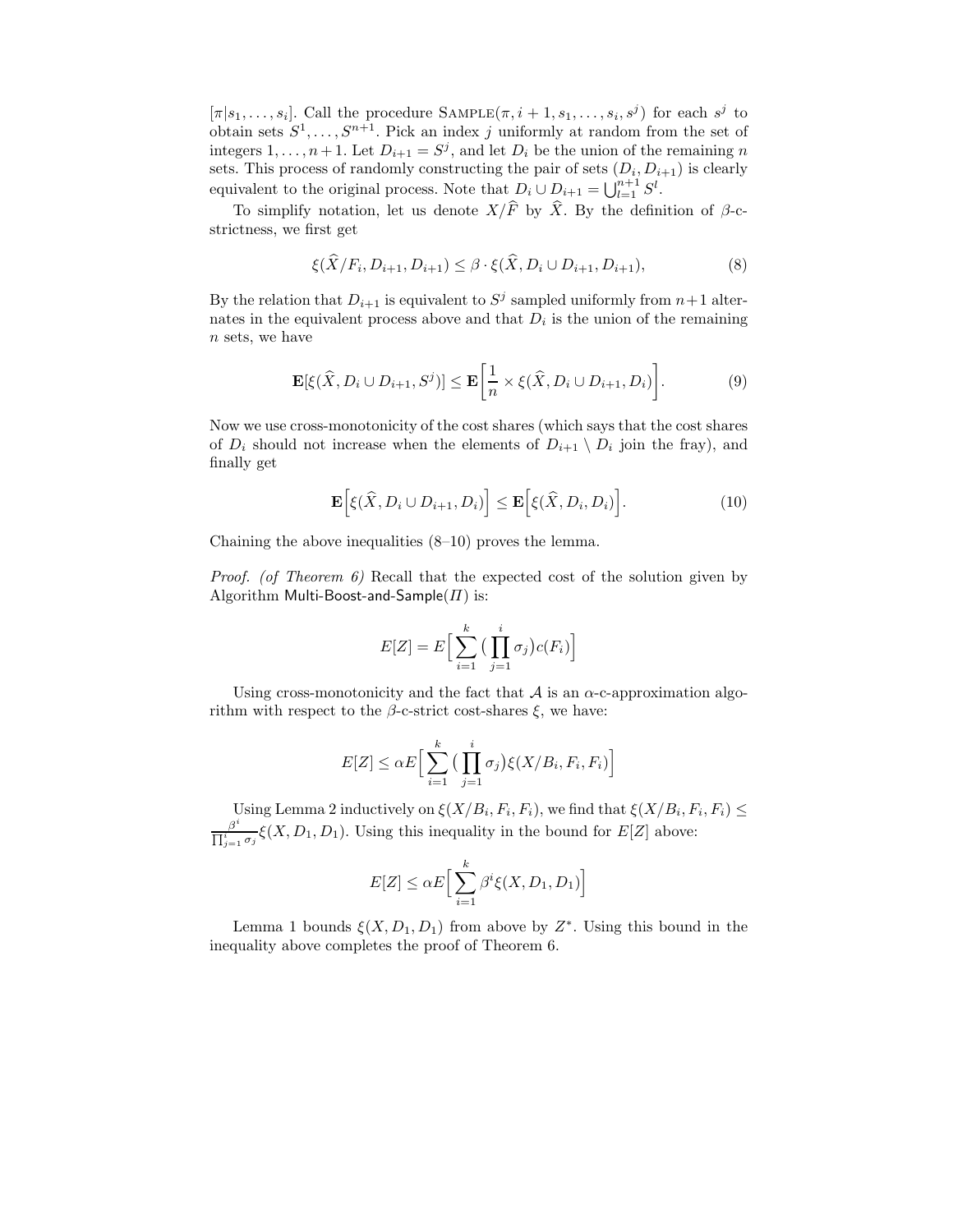#### 3.2 Guarantees without cross-monotone cost-shares

We prove the following weaker theorem about the performance of Multi-Boostand-Sample( $\Pi$ ) for problems where the cost shares are not cross-monotone.

**Theorem 7.** If A is an  $\alpha$ -c-approximation algorithm for  $\Pi$  with respect to  $\beta_1$ c-strict cost-shares  $\xi$  that are also  $\beta_2$ -strict, then Multi-Boost-and-Sample( $\Pi$ ) is  $a \alpha \cdot \sum_{i=0}^{k-1} (\beta_1 \beta_2)^i$  approximation algorithm for the k-stage stochastic problem  $Stoc_k(\Pi)$ .

The proof of Theorem 7 proceeds along the lines of the proof of Theorem 6, except that the induction lemma (Lemma 2) needs to be adapted for cost-shares which are no longer cross-monotone. The new lemma is stated and proved below. We omit the proof of Theorem 7 for brevity, since it can be proved by combining Lemmas 1 and the following lemma exactly as in the proof of Theorem 6.

**Lemma 3.** Let  $\hat{F} = F_1 \cup \cdots \cup F_{i-1}$  be the solution constructed in a particular execution of the first  $i - 1$  stages, and let  $s_i$  be the signal observed in stage i. Let  $D_i$  and  $D_{i+1}$  be the random variables denoting the samples returned by the procedure Recur-Sample in Stages i and  $i+1$ , and let  $F_i$  be the (random) solution constructed by A for the set of clients  $D_i$ . Then,

$$
\mathbf{E}[\xi(X/(\widehat{F}\cup F_i), D_{i+1}, D_{i+1})] \leq \frac{\beta_1 \beta_2}{\sigma_{i+1}} \cdot \mathbf{E}[\xi(X/\widehat{F}, D_i, D_i)].\tag{11}
$$

Proof. We proceed just as in the proof of Lemma 2, using the same notation. As in the previous lemma, we use the definition of  $\beta_1$ -c-strictness and the equivalent sampling process defined in the proof of Lemma 2 to obtain the following two inequalities:

$$
\xi(\hat{X}/F_i, D_{i+1}, D_{i+1}) \leq \beta_1 \cdot \xi(\hat{X}, D_i \cup D_{i+1}, D_{i+1}),\tag{12}
$$

$$
\mathbf{E}[\xi(\widehat{X}, D_i \cup D_{i+1}, S^j)] \le \mathbf{E}[\frac{1}{n+1}\xi(\widehat{X}, D_i \cup D_{i+1}, D_i \cup D_{i+1})].
$$
 (13)

Now, by the competitiveness of the cost shares, we have

$$
\mathbf{E}[\xi(\widehat{X}, D_i \cup D_{i+1}, D_i \cup D_{i+1})] \le \mathbf{E}\Big[\mathsf{OPT}(\widehat{X}, D_i \cup D_{i+1})\Big].\tag{14}
$$

From symmetry and subadditivity, we get

$$
\mathbf{E}\Big[\mathsf{OPT}(\widehat{X}, D_i \cup D_{i+1})\Big] \le \mathbf{E}\bigg[\frac{n+1}{n}\mathsf{OPT}(\widehat{X}, D_i)\bigg].\tag{15}
$$

Finally, by (regular)  $\beta_2$ -strictness, we get

$$
\mathbf{E}\Big[\mathsf{OPT}(\hat{X}, D_i)\Big] \le \mathbf{E}[\beta_2 \cdot \xi(\hat{X}, D_i, D_i)]\tag{16}
$$

Putting all the above inequalities together gives the lemma.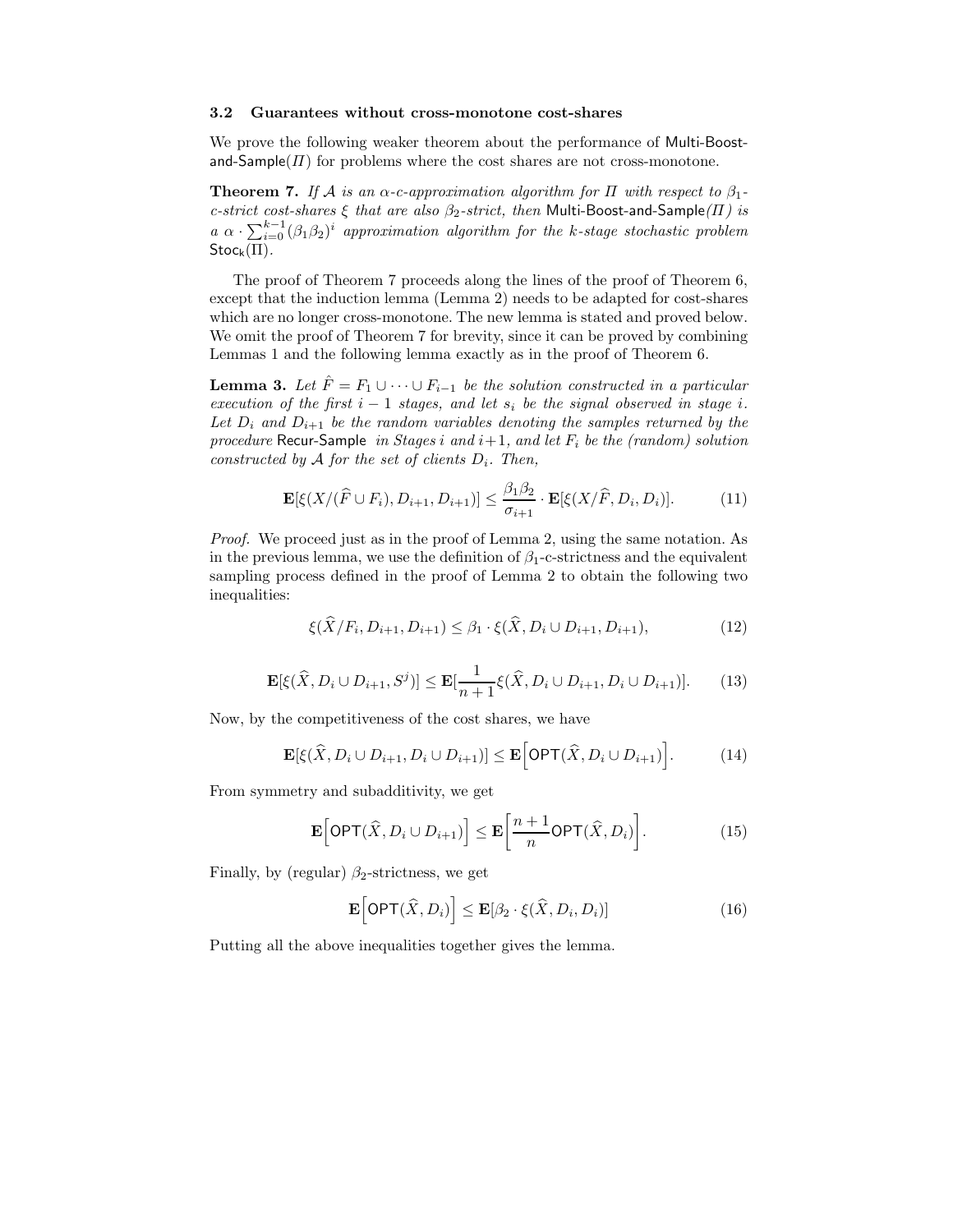# 4 Correlated Inflation Factors

In this section, we show how to extend the basic Boosted Sampling framework to work in the case where the inflation factor  $\sigma$  is a random variable arbitrarily correlated with the random scenarios. For brevity, we describe the idea only for the two-stage setting, though the same idea can be used for the multi-stage framework of Section 3.

Formally, let us assume that we have access to a distribution  $\pi'$  over  $\mathbb{R}_{\geq 1} \times 2^U$ , where  $\pi'(\sigma, S)$  is the probability that the set S arrives and the inflation factor is  $\sigma$ . We assume that we know an integer  $M \in \mathbb{Z}$  which is an upper bound on the value of the inflation parameter  $\sigma$ ; i.e., with probability 1, it should be the case that  $\sigma \leq M$  holds. (Note that choosing a pessimistic value of M will only increase the running time, but not degrade the approximation guarantee of the framework.)

- 1: *Boosted Sampling:* Draw *M* independent samples from the joint distribution  $\pi'$  of  $(\sigma, S)$ . Let  $(\sigma_1, S_1), (\sigma_2, S_2), \ldots, (\sigma_M, S_M)$  denote this collection of samples.
- 2: *Rejection Stage:* For  $i = 1, ..., M$ , *accept* the sample  $S_i$  with probability  $\sigma_i/M$ . Let  $S_{i_1}, S_{i_2}, \ldots, S_{i_k}$  be the accepted samples, and let  $S = \bigcup_j S_{i_j}$ .
- 3: *First-stage Solution:* Using the algorithm A, construct an α-approximate *first-stage solution*  $F^1 \in \mathsf{Sols}(S)$ .
- 4: *Second-stage Recourse:* Let T be the set of clients realized in the second stage. Use an augmenting algorithm to compute the *second-stage* solution  $F^2$  such that  $F^1 \cup F^2 \in \mathsf{Sols}(T).$

Fig. 5. Algorithm General-Boost-and-Sample( $\Pi$ )

The algorithm General-Boost-and-Sample( $\Pi$ ) is given in Figure 5. Note that if  $\sigma$  is a constant, then we would behave identically to the original Boosted Sampling framework. To get some intuition for the new steps, note that if the sampled inflation factor  $\sigma_i$  is large, this indicates that we want to handle the associated  $S_i$  in the first stage; on the other hand, if the  $\sigma_i$  is small, we can afford to wait until the second-stage to handle the associated  $S_i$ —and this is indeed what the algorithm does, albeit in a probabilistic way.

The following is an extension of the main structural theorem proved in our earlier paper [8]:

Theorem 8. Consider a sub-additive combinatorial optimization problem Π, and let A be an  $\alpha$ -approximation algorithm for its deterministic version  $Det(\Pi)$ . If A admits a  $\beta$ -strict cost sharing function, then General-Boost-and-Sample( $\Pi$ ) is an  $(\alpha + \beta)$ -approximation algorithm for Stoc(Π).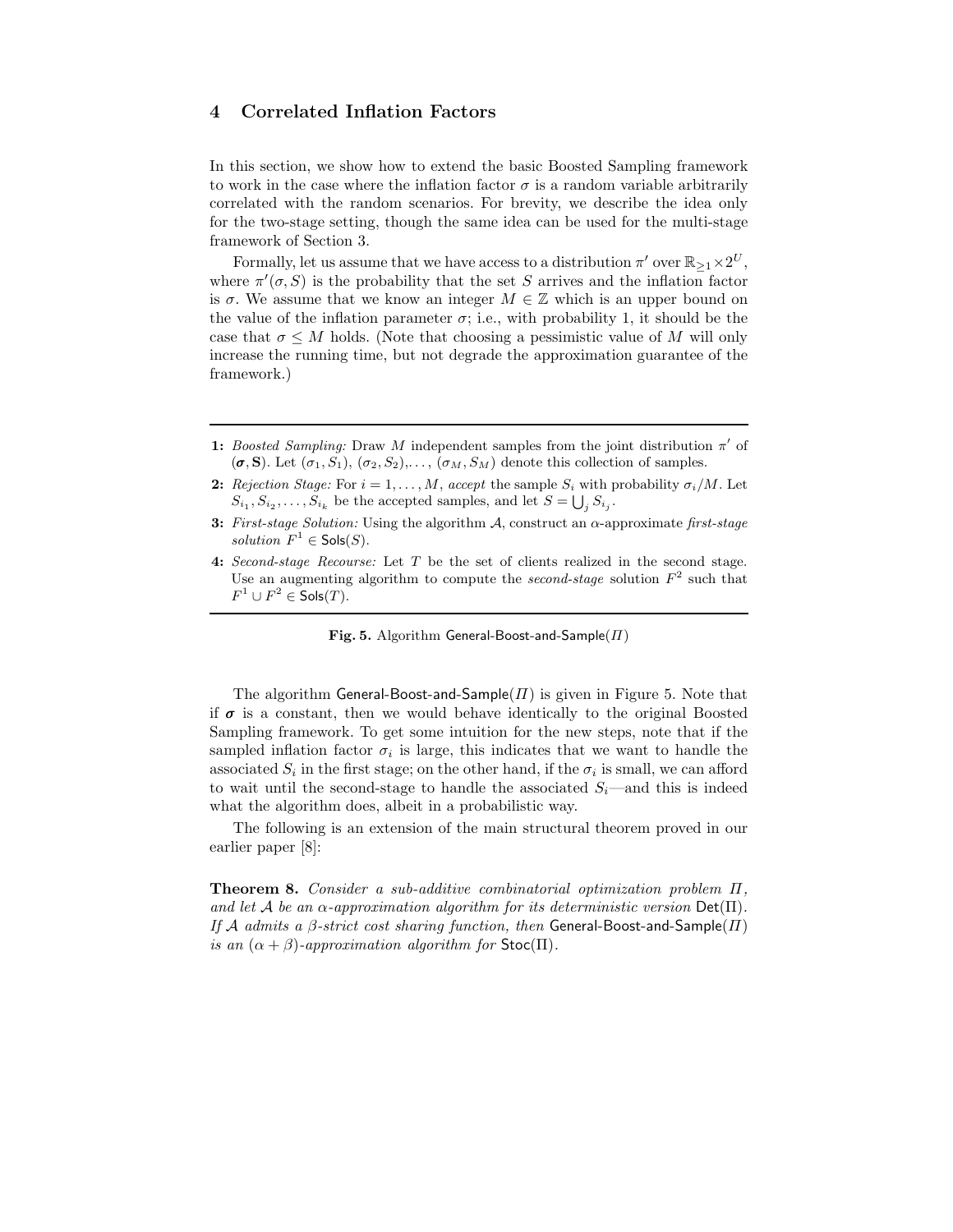Proof. Let us transform the "random inflation" stochastic problem instance  $(X, \pi')$  to one with a fixed inflation factor thus: the distribution

$$
\widehat{\pi}(\sigma, S) = \pi'(\sigma, S) \times (\sigma/M); \tag{17}
$$

note that this ensures that  $\sum_{\sigma, S} \hat{\pi}(\sigma, S) \leq 1$ , and hence we can increase the probability  $\hat{\pi}(1, \emptyset)$  so that the sum becomes exactly 1 and  $\hat{\pi}$  is a well-defined probability distribution. The inflation factor for this new instance is set to  $M$ , and hence the  $\sigma$  output by  $\hat{\pi}$  is only for expositional ease.

Now the objective for this new problem is to minimize the expected cost under this new distribution, which is

$$
c(F_0) + \sum_{\sigma, S} \widehat{\pi}(\sigma, S) M c(F_S) = c(F_0) + \sum_{\sigma, S} \pi'(\sigma, S) (\sigma/M) M c(F_S),
$$

which is the same as the original objective function; hence the two problems are identical, and running Boost-and-Sample on this new distribution  $\hat{\pi}$  with inflation parameter M would give us an  $(\alpha + \beta)$ -approximation.

Finally, note that one can implement  $\hat{\pi}$  given black-box access to  $\pi'$  by just<br>the general  $(\infty, \mathbb{C})$  with nucleights  $\pi/M$ . Including this implementation rejecting any sample  $(\sigma, S)$  with probability  $\sigma/M$ . Including this implementation within Boost-and-Sample gives us precisely the above General-Boost-and-Sample, which completes the proof of the theorem.

This immediately implies a 3.55-approximation for Stochastic Steiner tree, a 4-approximation for Stochastic Vertex Cover, and a 5.45-approximation for Stochastic Facility Location even when the second-stage inflation factors are drawn from a distribution that may be arbitrarily correlated to the set of clients materializing in the second stage.

A naïve attempt to extend the Boosted Sampling algorithm of [8] might proceed by obtaining  $E[\sigma]$  samples and invoking the algorithm. Unfortunately, this approach is doomed to fail, as the following example shows. Indeed, consider the case where with probability  $\frac{1}{2}$ , the inflation  $\sigma = M \gg 1$  but  $S = \emptyset$ , and with probability  $\frac{1}{2}$ , the inflation  $\sigma \approx 1$  but  $S \neq \emptyset$ ; the average value of  $\sigma$  is  $\approx M/2$ , but in fact we should be ignoring the high  $\sigma$ 's.

# 5 New and Improved Strictness Results

In this section, we prove our results about approximation algorithms for the problems under consideration; in order to use Theorem 6, we have to give our approximation guarantees with respect to the associated c-strict cost-sharing functions.

#### 5.1 Steiner Tree

Theorem 3. There is a 2-approximation algorithm for the Minimum Steiner Tree problem w.r.t. a 1-c-strict cost sharing function  $\xi$ . Furthermore, this  $\xi$  is also cross-monotone.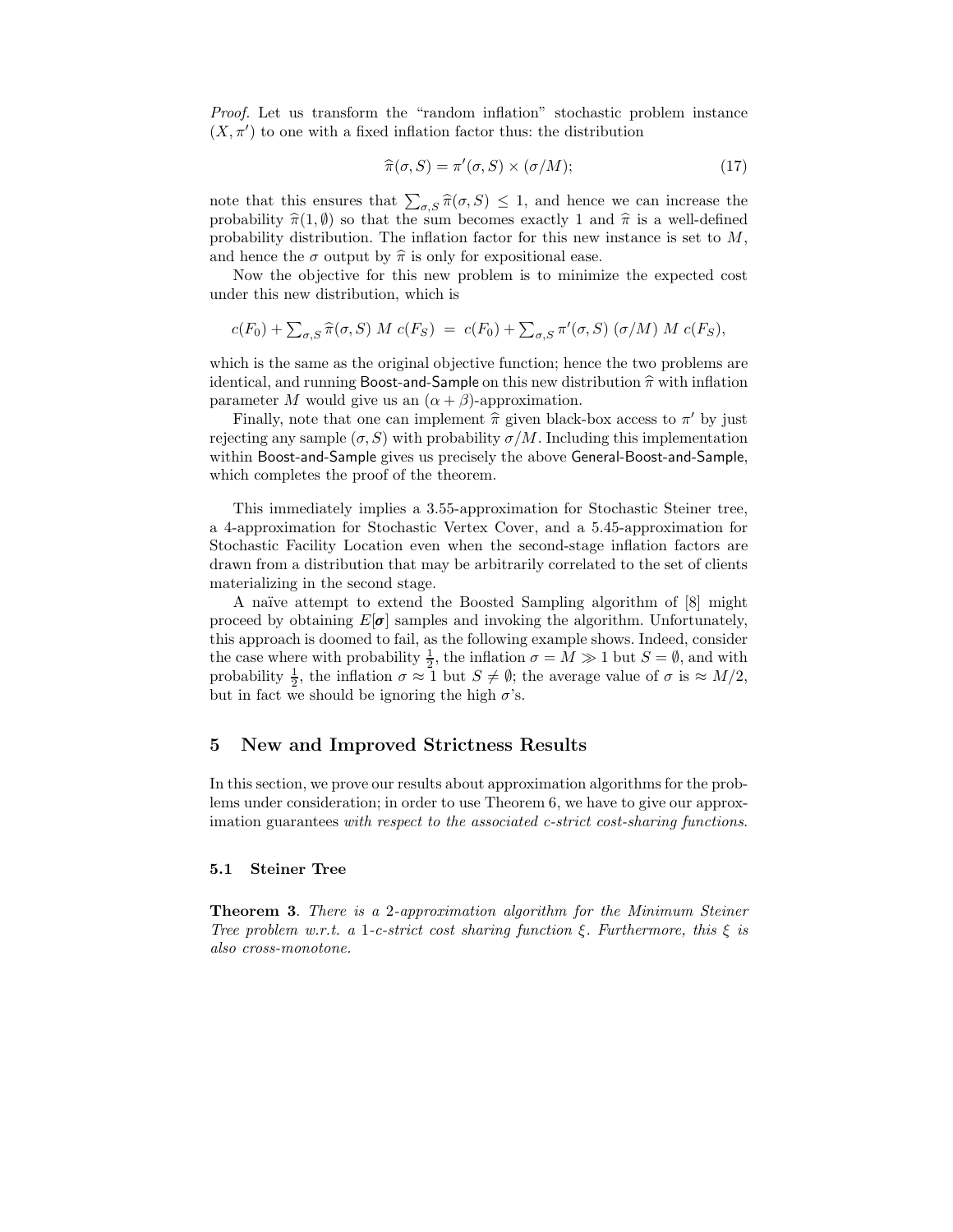*Proof.* The cost sharing function  $\xi$  for Steiner tree given by Jain and Vazirani [13] is cross-monotonic, and the minimum spanning tree heuristic is a 2 approximation algorithm with respect to it. The fact that  $\xi$  is 1-c-strict can be verified by comparing the executions of the primal-dual algorithm of [13] (which is really an instance of the algorithms of  $[1, 6]$ ) on the inputs  $(X, T)$  and  $(X/\mathbb{T}, T)$ , where  $\mathbb{T}$  is any tree connecting the set S to the root (in fact, a slightly more complex argument works with  $\mathbb T$  being an arbitrary set of edges). It can be observed that any non-root cluster in the latter execution behaves identically to its matching cluster in the former execution, hence its members accrue the same cost shares in both runs. A non-root component can only attach to the root component earlier in the latter execution, since the root component in the execution on  $(X/\mathbb{T},T)$  is larger (i.e. it contains all the vertices of  $\mathbb{T}$ ), stopping the growth of cost shares of terminals in the affected cluster, while their shares in the former run may still continue to grow.

For a thorough discussion of the cost sharing scheme of Jain and Vazirani and its monotonicity properties, the reader is refered to [13].

#### 5.2 Uncapacitated Facility Location

Theorem 4. The Uncapacitated Facility Location (UFL) problem admits a 3 approximation algorithm w.r.t. a 2-c-strict  $\xi$ . This  $\xi$  is also cross-monotone.

*Proof.* We use a slight variant of the cost sharing function  $\xi$  defined by Pa and Tardos [19]. We shall refer heavily to our paper [8], where we proved that the cost sharing function ξ satisfies  $(3 + \sqrt{6})$ -strictness.

First, let us define the cost shares. Let F be a set of facilities, and  $S \subseteq U$ a set of clients. For each facility  $p \in F$ , [19] defines the *opening time*  $t_p(S)$  of a facility p to be the radius r of the smallest ball  $B(p, r)$  centered at p such that if each client in the ball is charged  $r$ , this would be enough to pay for the opening cost of  $p$  as well as connecting each client inside the ball to  $p$ .

$$
t_p(S) = \min\{r \mid \sum_{j \in B(p,r)} r - c(j,p) \ge f_p\}
$$

In [19], the fee charged to a client  $j$  for connecting to a facility  $p$  was defined as  $\alpha_{jp} = \max(t_p(S), c(jp))$ , and the cost share of j to be the minimum fee it could pay to get connected:  $\xi(S, j) = \min_{p \in F} \alpha_{jp}$ . The papers [17, 19] gave an algorithm  $\mathcal A$  that is a 3-approximation w.r.t.  $\xi$ .

To obtain a better c-strictness, we slightly modify the cost sharing function by introducing a special rule for zero-cost facilities. Such facilities arise in later stages of the multistage problem: recall that we set the opening cost of a facility opened in an earlier stage to zero. We set the connection fee of a client  $j$  to a zero-cost facility to be one third of their distance; that is, we define  $\alpha'_{jp}$  $c(j, p)/3$  if  $f_p = 0$  and  $\alpha'_{jp} = \alpha_{jp}$  otherwise. We define the new cost shares to be  $\xi'(S, j) = \min_p \alpha'_{jp}$ . It is not difficult to verify that the algorithm A from [19] is still a 3-approximation algorithm w.r.t.  $\xi'$ .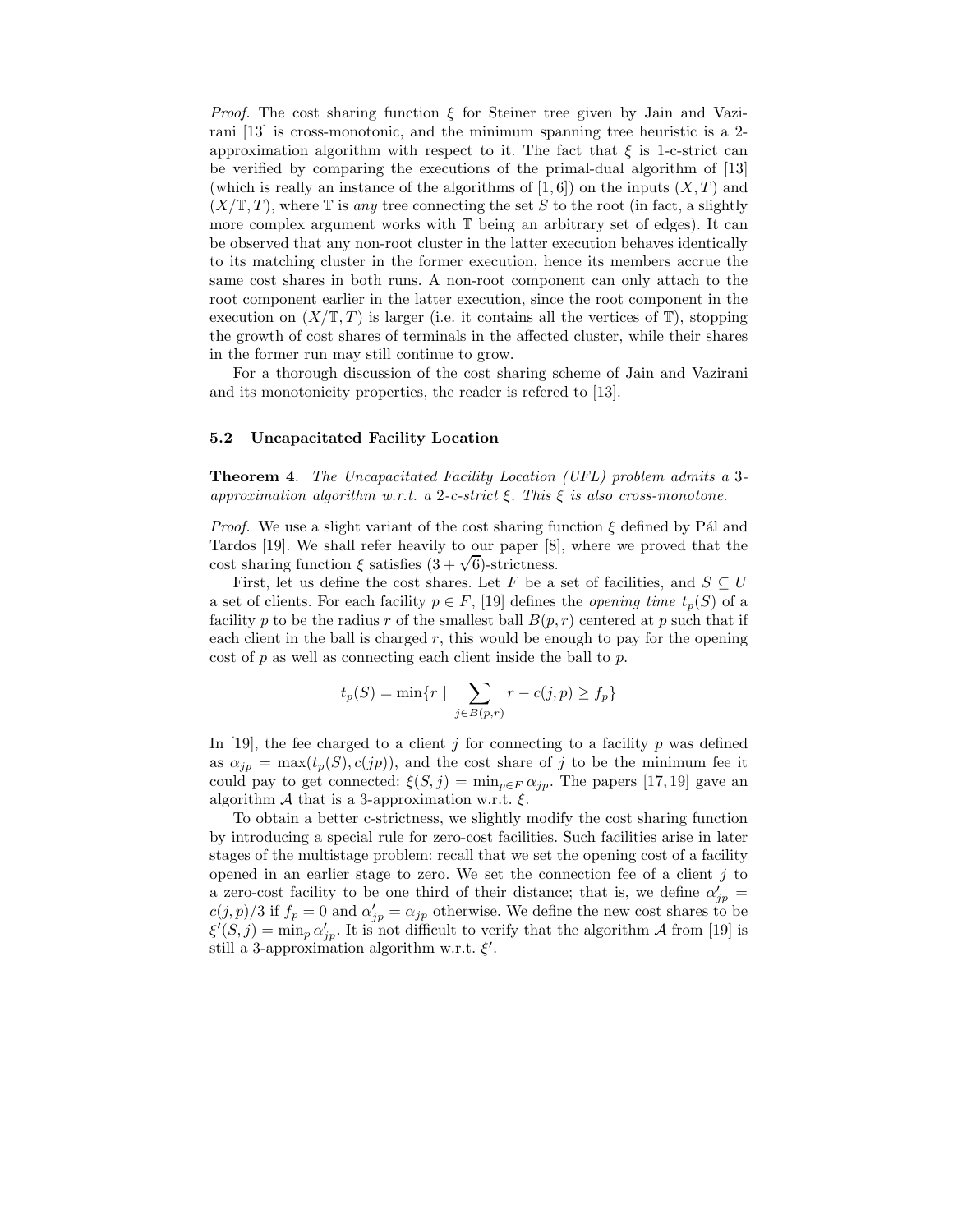We need to consider executions of the algorithm  $\mathcal A$  on two instances: the instance with original facility costs  $f_p$ , and the instance with costs  $f'_p = 0$  if p was opened by the algorithm  $\mathcal{A}(f, S)$ , and  $f'_p = f_p$  otherwise. We show that for every client  $j$ , its cost share in the latter instance is at most twice its cost share in the former, thus proving 2-c-strictness of  $\xi'$ .

Consider a client  $j \in T$  whose cost share is  $\xi(f, S \cup T, j)$  in the algorithm  $\mathcal{A}(F, S \cup T)$ . By the properties of the algorithm A, there is a *primary facility*  $p = p(j)$  for client j so that either  $\xi(f, S \cup T, j) = \max(t_p(S \cup T), c(j, p))$  and  $f_p > 0$ , or  $\xi(f, S \cup T, j) = c(j, p)/3$  and  $f_p = 0$ . In the latter case we have  $f'_p = 0$ as well, and hence  $\xi(f',T,j) \leq c(j,p)/3 \leq \xi(f,S \cup T,j)$ . Thus from now on we can focus on the case  $f_p > 0$ .

A facility p is T-heavy, if  $|B(p, t_p(S \cup T)) \cap T| \geq |B(p, t_p(S \cup T)) \cap S|$ . If p is T-heavy, then we argue (along the lines of Claim 5.2 from [8]) that  $t_p(T) \leq$  $\frac{1}{b}t_p(S\cup T)$ . On the other hand, if p is T-light, we have that  $t_p(S) \leq \frac{1}{1-b}t_p(S\cup T)$ , and it is a known fact that in the execution  $A(f, S)$ , there must be an open facility q such that  $c(p, q) \leq 2t_p(S)$ .

Hence, the cost share  $\xi(f', T, j) \le \max(t_p(T), c(j, p)) \le 2\xi(f, S \cup T, j)$  if p is T-heavy and  $\xi(f', T, j) \le c(j, q)/3 \le \xi(f, S \cup T, j)$  if p is T-light.

#### 5.3 Vertex Cover

Theorem 5. The Vertex Cover problem has 2-approximation algorithm w.r.t. an associated 2-strict (and hence 2-c-strict) cost-sharing function  $\xi$ .

Proof. This is a minor strengthening of Theorem 5.5 of [8]. We shall refer heavily to the notation and symbols from Section 5.2 of [8], which the reader is urged to use as a reference.

According to Equation (5.7) of [8], we have that

$$
||p_S^1 + p_T^1 - p^2||_1 \le ||p_T^1||_1,
$$
\n(18)

where  $\|\cdot\|_1$  denotes the  $l_1$  norm.

Now, consider the run  $R_3$  of the algorithm  $A$  on the set of edges  $T$  with vertex prices  $c^3 = c - p^2$ . We claim that the vector  $\hat{p}$  defined by  $\hat{p}(v) = \max(0, p^1(v) - \hat{p}(v))$  $p^2(v)$ ) is a feasible solution to the relaxed Vertex Cover instance  $(c^3, T)$ . Indeed, for any vertex  $v \in V$ , we have  $c_v - p^2(v) - \hat{p}(v) \le c_v - p^1(v)$ , and since  $p^1$  is feasible for the instance  $(c, S \cup T)$  (and hence also for  $(c, T)$ ), it follows that  $\hat{p}$  is a feasible solution for the instance  $(c^3, T)$ .

Note that  $\text{cost}(\hat{p}) = ||\hat{p}||_1$  which is no more than  $||p_T||_1 = 2\xi(S \cup T, T)$  by Equation (18), hence the theorem follows.

## 6 Concluding Remarks

While the algorithms described in this paper can provide approximation algorithms with performance guarantee linear in the number of stages for some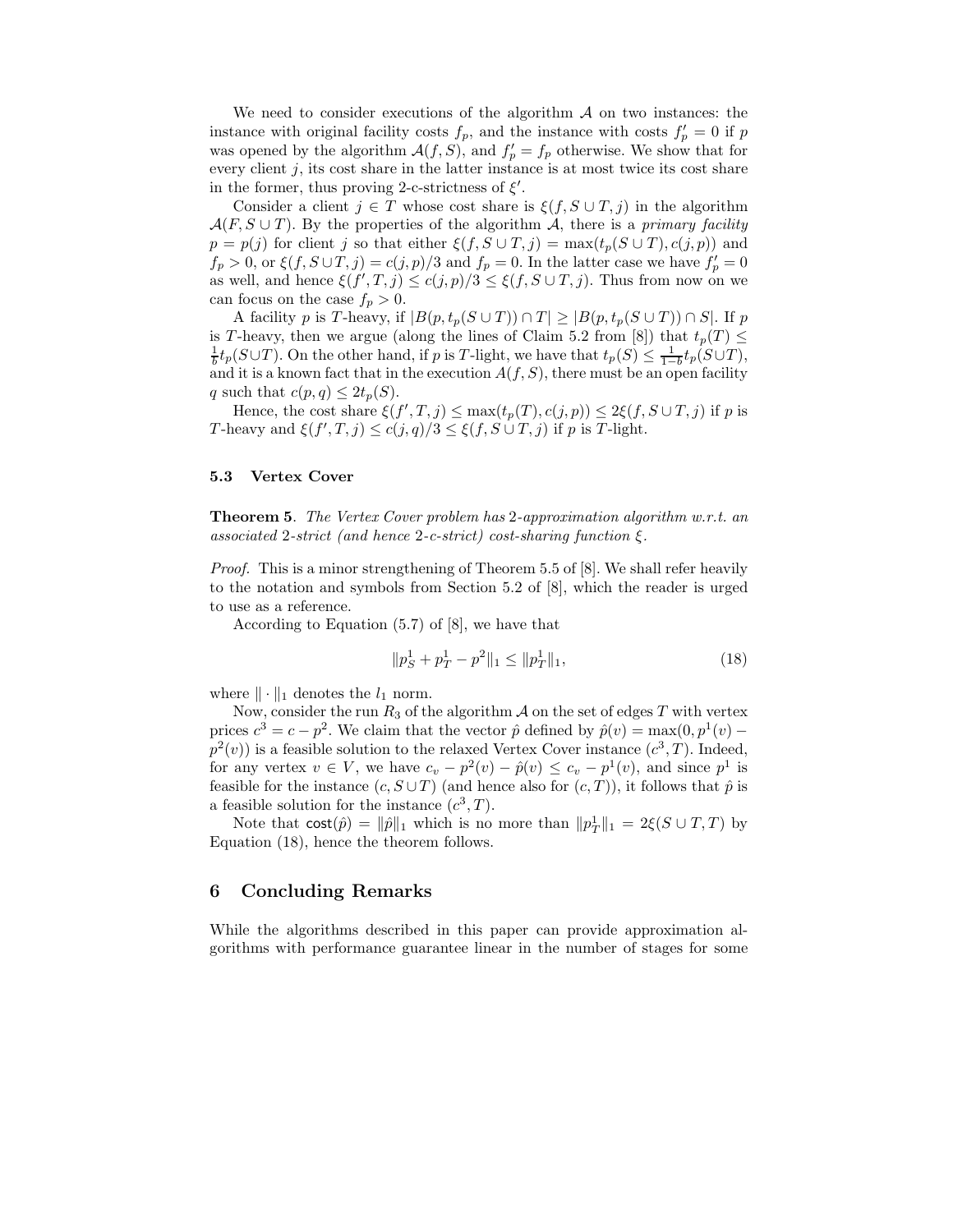problems (Stochastic Steiner Tree), this requires 1-c-strict cost-shares, which may not always exist. The question of which k-stage stochastic optimization problems can be approximated within ratios linear in k and which require exponential dependence on  $k$  is an intriguing one. We also note that the running time of our algorithm is exponential in  $k$  due to the recursive sampling procedure; we leave open the question whether a sub-exponential collection of samples can be used to construct the partial solutions in earlier stages while still resulting in an algorithm with a provably good approximation ratio.

# References

- 1. Ajit Agrawal, Philip Klein, and R. Ravi. When trees collide: an approximation algorithm for the generalized steiner problem on networks. *SIAM J. Comput.*, 24(3):440–456, 1995. (Preliminary version in *23rd STOC*, 1991).
- 2. E. M. L. Beale. On minimizing a convex function subject to linear inequalities. *J. Roy. Statist. Soc. Ser. B.*, 17:173–184; discussion, 194–203, 1955. (Symposium on linear programming.).
- 3. John R. Birge and François Louveaux. *Introduction to stochastic programming*. Springer Series in Operations Research. Springer-Verlag, New York, 1997.
- 4. George B. Dantzig. Linear programming under uncertainty. *Management Sci.*, 1:197–206, 1955.
- 5. Kedar Dhamdhere, R. Ravi, and Mohit Singh. On two-stage stochastic minimum spanning trees. In *Proceedings of the 11th Integer Programming and Combinatorial Optimization Conference*, pages 321–334, 2005.
- 6. Michel X. Goemans and David P. Williamson. A general approximation technique for constrained forest problems. *SIAM J. Comput.*, 24(2):296–317, 1995. (Preliminary version in *5th SODA*, 1992).
- 7. Anupam Gupta, Amit Kumar, Martin Pál, and Tim Roughgarden. Approximations via cost-sharing. In *Proceedings of the 44th Annual IEEE Symposium on Foundations of Computer Science*, pages 606–615, 2003.
- 8. Anupam Gupta, Martin Pál, R. Ravi, and Amitabh Sinha. Boosted sampling: Approximation algorithms for stochastic optimization problems. In *Proceedings of the 36th ACM Symposium on the Theory of Computing (STOC)*, pages 417–426, 2004.
- 9. Anupam Gupta, R. Ravi, and Amitabh Sinha. An edge in time saves nine: LP rounding approximation algorithms for stochastic network design. In *Proceedings of the 45th Symposium on the Foundations of Computer Science (FOCS)*, pages 218–227, 2004.
- 10. A. Hayrapetyan, C. Swamy, and E. Tardos. Network design for information networks. In *Proceedings of the 16th ACM-SIAM Symposium on Discrete Algorithms (SODA)*, pages 933–942, 2005.
- 11. Nicole Immorlica, David Karger, Maria Minkoff, and Vahab Mirrokni. On the costs and benefits of procrastination: Approximation algorithms for stochastic combinatorial optimization problems. In *Proceedings of the 15th Annual ACM-SIAM Symposium on Discrete Algorithms*, pages 691–700, 2004.
- 12. Nicole Immorlica, Mohammad Mahdian, and Vahab Mirrokni. Limitations of crossmonotonic cost-sharing schemes. In *Proceedings of the 16th ACM-SIAM Symposium on Discrete Algorithms (SODA)*, 2005. to appear.